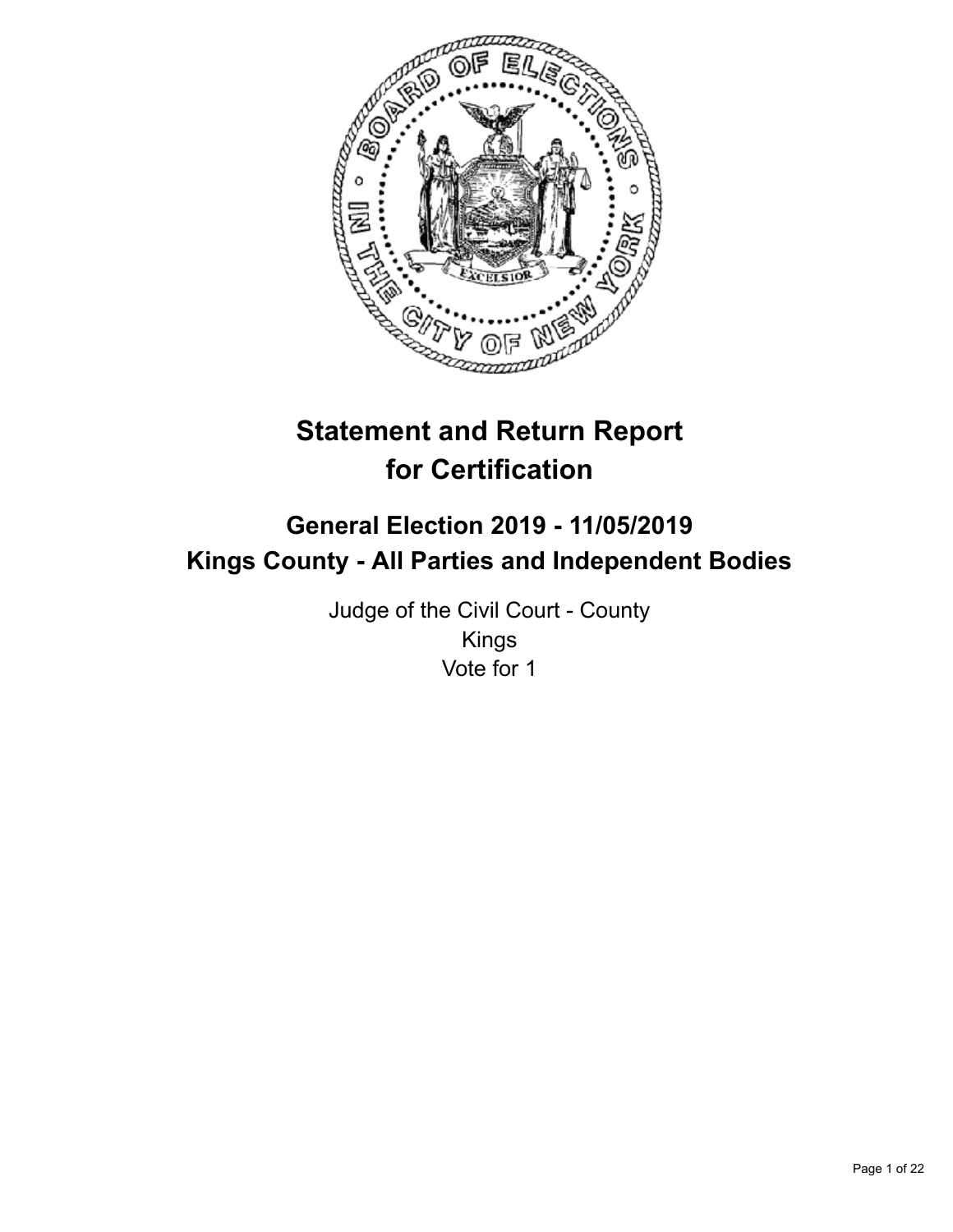

| <b>PUBLIC COUNTER</b>                                    | 10,193 |
|----------------------------------------------------------|--------|
| <b>MANUALLY COUNTED EMERGENCY</b>                        | 1      |
| <b>ABSENTEE / MILITARY</b>                               | 245    |
| <b>AFFIDAVIT</b>                                         | 65     |
| <b>Total Ballots</b>                                     | 10,504 |
| Less - Inapplicable Federal/Special Presidential Ballots | 0      |
| <b>Total Applicable Ballots</b>                          | 10,504 |
| D. BERNADETTE NECKLES (DEMOCRATIC)                       | 6,241  |
| VINCENT F. MARTUSCIELLO (REPUBLICAN)                     | 2,806  |
| VINCENT F. MARTUSCIELLO (CONSERVATIVE)                   | 487    |
| CAROLINE COHEN (WRITE-IN)                                | 5      |
| CHAIM A FUCHS (WRITE-IN)                                 | 1      |
| LAVAR BALL (WRITE-IN)                                    | 1      |
| LAWRENCE M SPERN (WRITE-IN)                              | 1      |
| MAYER MAYERFELD (WRITE-IN)                               | 1      |
| PAUL VAYGEN (WRITE-IN)                                   | 1      |
| STAN STIEN (WRITE-IN)                                    | 1      |
| TERRY FREDRIC (WRITE-IN)                                 | 1      |
| UNATTRIBUTABLE WRITE-IN (WRITE-IN)                       | 7      |
| <b>Total Votes</b>                                       | 9,553  |
| Unrecorded                                               | 951    |

| <b>PUBLIC COUNTER</b>                                    | 12,780 |
|----------------------------------------------------------|--------|
| <b>MANUALLY COUNTED EMERGENCY</b>                        | 0      |
| ABSENTEE / MILITARY                                      | 228    |
| <b>AFFIDAVIT</b>                                         | 162    |
| <b>Total Ballots</b>                                     | 13,170 |
| Less - Inapplicable Federal/Special Presidential Ballots | 0      |
| <b>Total Applicable Ballots</b>                          | 13,170 |
| D. BERNADETTE NECKLES (DEMOCRATIC)                       | 10.746 |
| VINCENT F. MARTUSCIELLO (REPUBLICAN)                     | 786    |
| VINCENT F. MARTUSCIELLO (CONSERVATIVE)                   | 181    |
| <b>BEN SHARPIO (WRITE-IN)</b>                            | 1      |
| ESTHER STRAUS (WRITE-IN)                                 | 1      |
| JACOB THOMAS (WRITE-IN)                                  | 1      |
| LIBBY BERMAN (WRITE-IN)                                  | 1      |
| OLIVIA SOHMER (WRITE-IN)                                 | 1      |
| OLIVIA SOHMER ROSENBAUM (WRITE-IN)                       | 1      |
| REV AL SHARPTON (WRITE-IN)                               | 1      |
| TIFFANY CABAN (WRITE-IN)                                 | 1      |
| UNATTRIBUTABLE WRITE-IN (WRITE-IN)                       | 8      |
| ZACK WILLIAMS (WRITE-IN)                                 | 1      |
| <b>Total Votes</b>                                       | 11,730 |
| Unrecorded                                               | 1,440  |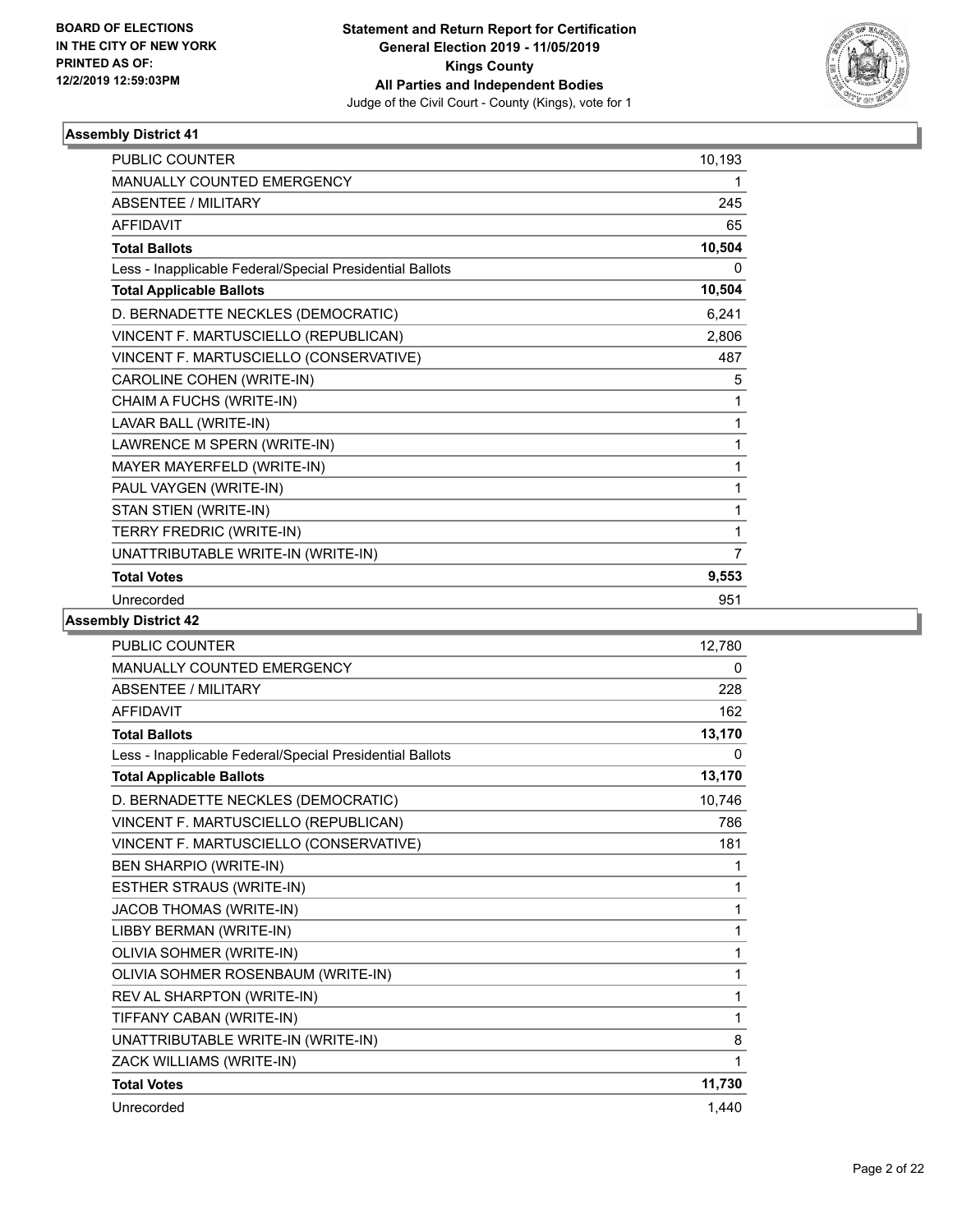

| <b>PUBLIC COUNTER</b>                                    | 14,892         |
|----------------------------------------------------------|----------------|
| <b>MANUALLY COUNTED EMERGENCY</b>                        | 0              |
| <b>ABSENTEE / MILITARY</b>                               | 226            |
| <b>AFFIDAVIT</b>                                         | 169            |
| <b>Total Ballots</b>                                     | 15,287         |
| Less - Inapplicable Federal/Special Presidential Ballots | 0              |
| <b>Total Applicable Ballots</b>                          | 15,287         |
| D. BERNADETTE NECKLES (DEMOCRATIC)                       | 13,774         |
| VINCENT F. MARTUSCIELLO (REPUBLICAN)                     | 473            |
| VINCENT F. MARTUSCIELLO (CONSERVATIVE)                   | 190            |
| AARON JUDGE (WRITE-IN)                                   | 1              |
| ARIGAIL HALEVY (WRITE-IN)                                | 1              |
| AVROHAM LIPKIN (WRITE-IN)                                | 1              |
| ED KOCH (WRITE-IN)                                       | 1              |
| IGENIE F HARRIS-BLENMAN (WRITE-IN)                       | $\overline{2}$ |
| JAIMA J. BARER (WRITE-IN)                                | 1              |
| MAXINE PARK (WRITE-IN)                                   | 1              |
| NESTOR CAZABUON (WRITE-IN)                               | 1              |
| RICO CLEFFI (WRITE-IN)                                   | 1              |
| UNATTRIBUTABLE WRITE-IN (WRITE-IN)                       | 3              |
| <b>Total Votes</b>                                       | 14,450         |
| Unrecorded                                               | 837            |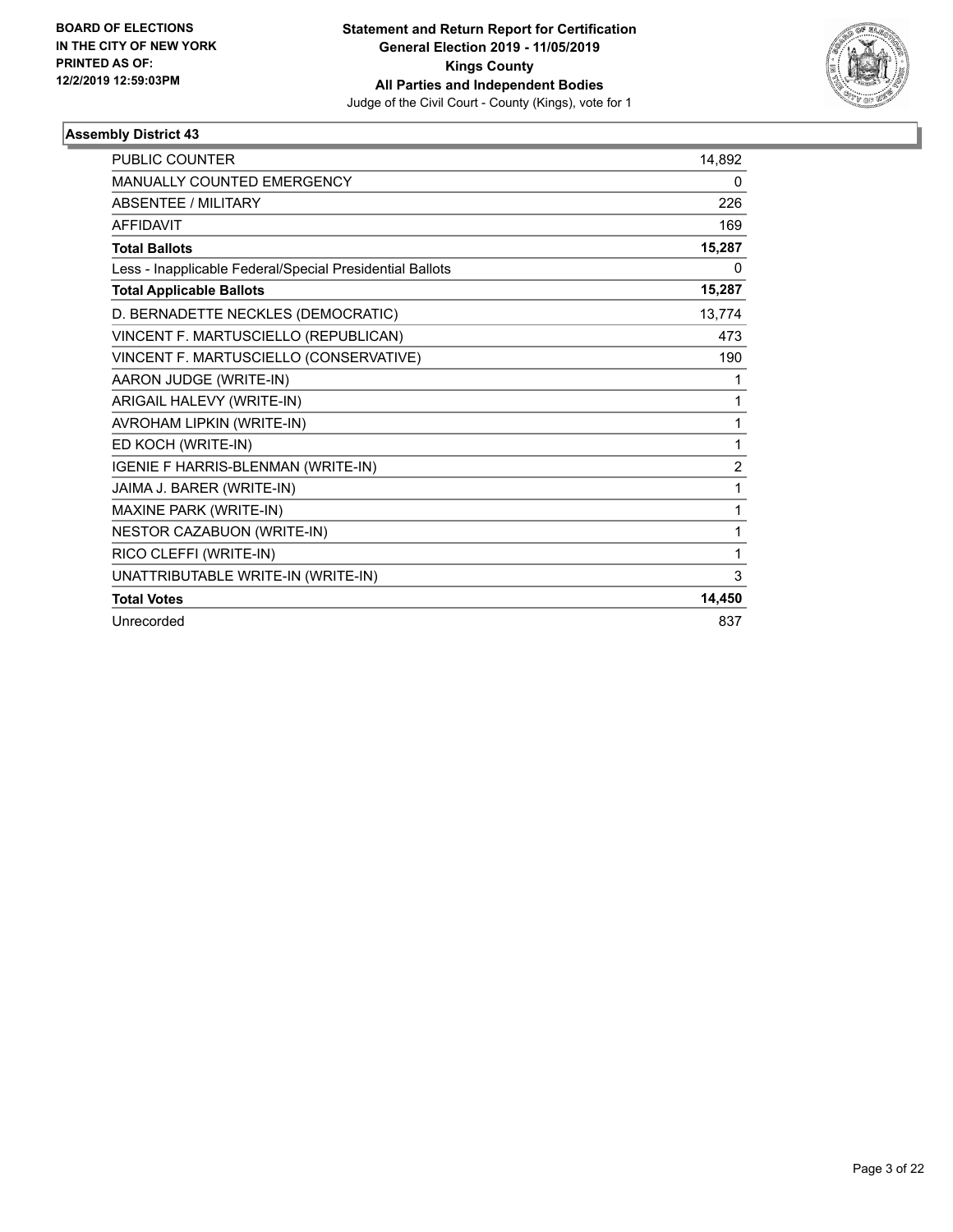

| <b>PUBLIC COUNTER</b>                                    | 16,947         |
|----------------------------------------------------------|----------------|
| <b>MANUALLY COUNTED EMERGENCY</b>                        | 1              |
| <b>ABSENTEE / MILITARY</b>                               | 179            |
| <b>AFFIDAVIT</b>                                         | 203            |
| <b>Total Ballots</b>                                     | 17,330         |
| Less - Inapplicable Federal/Special Presidential Ballots | 0              |
| <b>Total Applicable Ballots</b>                          | 17,330         |
| D. BERNADETTE NECKLES (DEMOCRATIC)                       | 13,838         |
| VINCENT F. MARTUSCIELLO (REPUBLICAN)                     | 1,761          |
| VINCENT F. MARTUSCIELLO (CONSERVATIVE)                   | 460            |
| BAILA JAKOBOWITZ (WRITE-IN)                              | 1              |
| CAROLINE COHEN (WRITE-IN)                                | $\overline{c}$ |
| CAROLINE COHON (WRITE-IN)                                | 1              |
| CHRISTOPHER NEFF (WRITE-IN)                              | 1              |
| <b>GERARD KEOGH (WRITE-IN)</b>                           | 3              |
| <b>ISELA ISAAC (WRITE-IN)</b>                            | 1              |
| JENNIFER RAJKUMAR (WRITE-IN)                             | 1              |
| JOHN HODGMAN (WRITE-IN)                                  | 1              |
| JOSEPH WEISS (WRITE-IN)                                  | 1              |
| LISA L GOKHULSINGH (WRITE-IN)                            | 1              |
| LOUIS CRESPO (WRITE-IN)                                  | 1              |
| MOIRA MULTZER COHEN (WRITE-IN)                           | 1              |
| RACHEL FREEMAN (WRITE-IN)                                | 1              |
| SOFYA APTEKAS (WRITE-IN)                                 | 1              |
| UNATTRIBUTABLE WRITE-IN (WRITE-IN)                       | 11             |
| UNCOUNTED WRITE-IN PER STATUTE (WRITE-IN)                | $\overline{c}$ |
| YOCHAVED HARDT (WRITE-IN)                                | 1              |
| YOSOF FIEG (WRITE-IN)                                    | 1              |
| <b>Total Votes</b>                                       | 16,091         |
| Unrecorded                                               | 1,239          |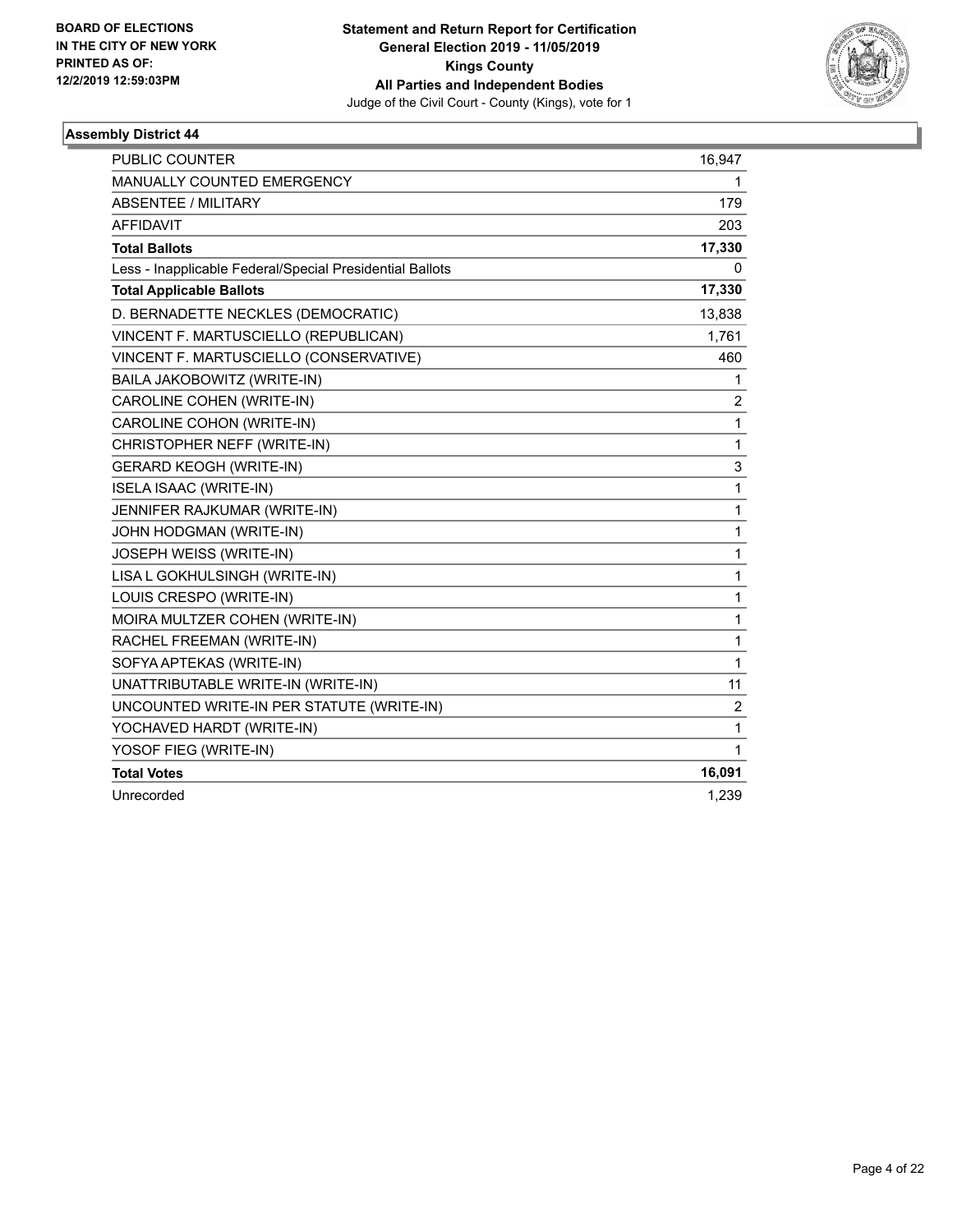

| <b>PUBLIC COUNTER</b>                                    | 6,453 |
|----------------------------------------------------------|-------|
| <b>MANUALLY COUNTED EMERGENCY</b>                        | 0     |
| <b>ABSENTEE / MILITARY</b>                               | 163   |
| <b>AFFIDAVIT</b>                                         | 41    |
| <b>Total Ballots</b>                                     | 6,657 |
| Less - Inapplicable Federal/Special Presidential Ballots | 0     |
| <b>Total Applicable Ballots</b>                          | 6,657 |
| D. BERNADETTE NECKLES (DEMOCRATIC)                       | 2,781 |
| VINCENT F. MARTUSCIELLO (REPUBLICAN)                     | 2,784 |
| VINCENT F. MARTUSCIELLO (CONSERVATIVE)                   | 445   |
| CAROLINE COHEN (WRITE-IN)                                | 5     |
| FARAH LOUIS (WRITE-IN)                                   | 1     |
| IAN RANDAL STROCK (WRITE-IN)                             | 1     |
| JAMES ODDO (WRITE-IN)                                    | 1     |
| LEAH ARANO (WRITE-IN)                                    | 1     |
| <b>NSERI THOMPOOD (WRITE-IN)</b>                         | 1     |
| UNATTRIBUTABLE WRITE-IN (WRITE-IN)                       | 5     |
| UNCOUNTED WRITE-IN PER STATUTE (WRITE-IN)                | 1     |
| <b>VLARMIR PUTIN (WRITE-IN)</b>                          | 1     |
| WENDY WILLIAMS (WRITE-IN)                                | 1     |
| YITZCHOK CHEILFEB (WRITE-IN)                             | 1     |
| <b>Total Votes</b>                                       | 6,029 |
| Unrecorded                                               | 628   |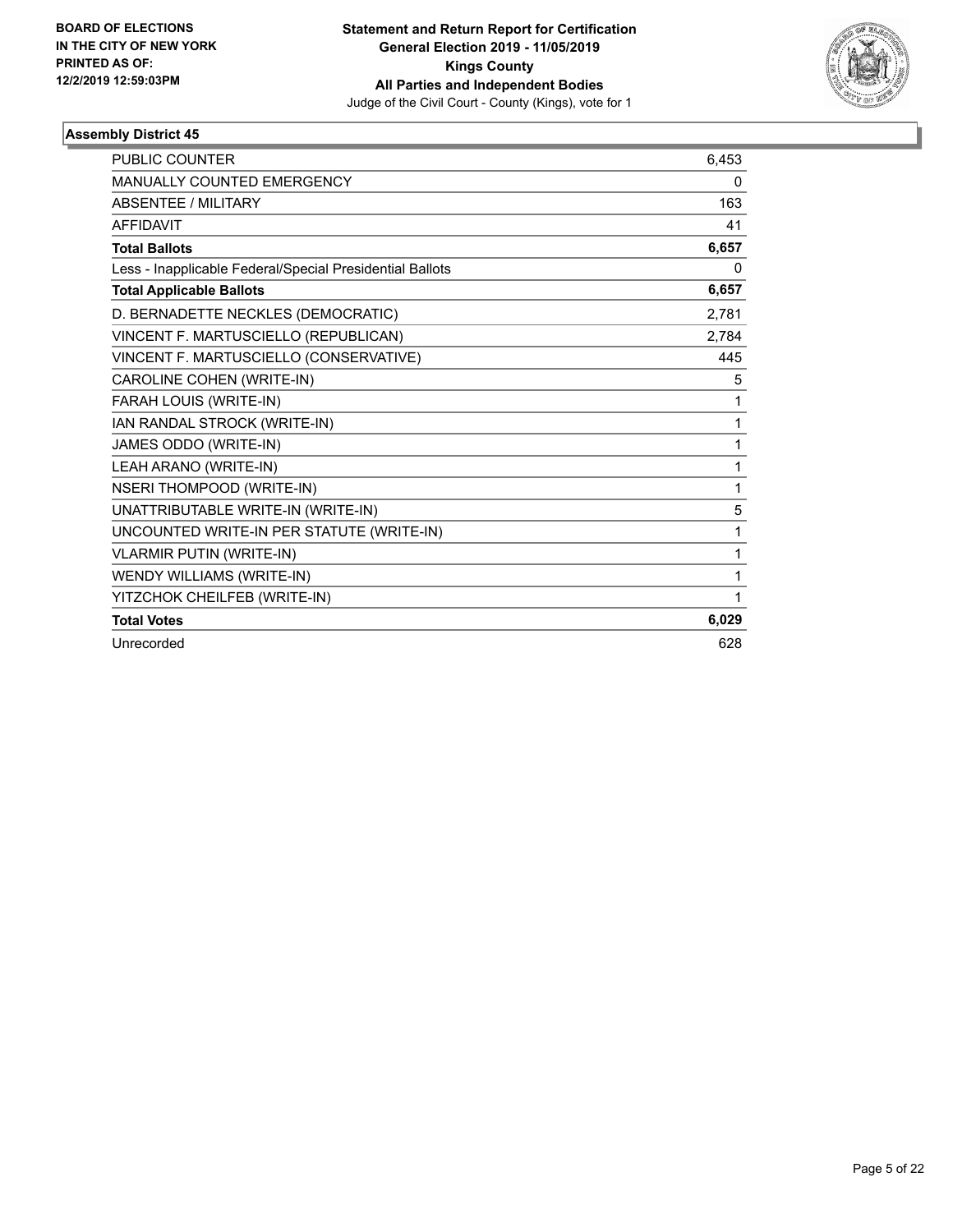

| <b>PUBLIC COUNTER</b>                                    | 10,283         |
|----------------------------------------------------------|----------------|
| <b>MANUALLY COUNTED EMERGENCY</b>                        | 0              |
| <b>ABSENTEE / MILITARY</b>                               | 325            |
| <b>AFFIDAVIT</b>                                         | 94             |
| <b>Total Ballots</b>                                     | 10,702         |
| Less - Inapplicable Federal/Special Presidential Ballots | 0              |
| <b>Total Applicable Ballots</b>                          | 10,702         |
| D. BERNADETTE NECKLES (DEMOCRATIC)                       | 5,547          |
| VINCENT F. MARTUSCIELLO (REPUBLICAN)                     | 3,776          |
| VINCENT F. MARTUSCIELLO (CONSERVATIVE)                   | 694            |
| ANGELO INGRATI (WRITE-IN)                                | 1              |
| CHELSEA MANNING (WRITE-IN)                               | 1              |
| CHERYL GONZALEZ (WRITE-IN)                               | 1              |
| DOMONIC M REZZHIA JR (WRITE-IN)                          | 1              |
| ELAINE SCHACK RODRIGUEZ (WRITE-IN)                       | $\mathbf{1}$   |
| <b>GABRIELLA TULLY (WRITE-IN)</b>                        | 1              |
| JAMES COLLINS (WRITE-IN)                                 | $\mathbf{1}$   |
| JOANNE SEMINARA (WRITE-IN)                               | 1              |
| KEVIN GOMEZ (WRITE-IN)                                   | $\mathbf{1}$   |
| LENA MCMAHON (WRITE-IN)                                  | 1              |
| MAUREEN GODWIN (WRITE-IN)                                | 1              |
| MUSTAFA ABOULISSAN (WRITE-IN)                            | $\mathbf{1}$   |
| RENATA LANDSKIND (WRITE-IN)                              | 1              |
| TAMRA CRONIN (WRITE-IN)                                  | 1              |
| UNATTRIBUTABLE WRITE-IN (WRITE-IN)                       | $\overline{7}$ |
| WADE WILSON (WRITE-IN)                                   | 1              |
| <b>Total Votes</b>                                       | 10,039         |
| Unrecorded                                               | 663            |
| <b>Assembly District 47</b>                              |                |

| <b>PUBLIC COUNTER</b>                                    | 6.041 |
|----------------------------------------------------------|-------|
| <b>MANUALLY COUNTED EMERGENCY</b>                        | 0     |
| ABSENTEE / MILITARY                                      | 183   |
| AFFIDAVIT                                                | 55    |
| <b>Total Ballots</b>                                     | 6,279 |
| Less - Inapplicable Federal/Special Presidential Ballots | 0     |
| <b>Total Applicable Ballots</b>                          | 6,279 |
| D. BERNADETTE NECKLES (DEMOCRATIC)                       | 3,150 |
| VINCENT F. MARTUSCIELLO (REPUBLICAN)                     | 2,411 |
| VINCENT F. MARTUSCIELLO (CONSERVATIVE)                   | 358   |
| BILL WALTON (WRITE-IN)                                   |       |
| UNATTRIBUTABLE WRITE-IN (WRITE-IN)                       | 3     |
| <b>Total Votes</b>                                       | 5,923 |
| Unrecorded                                               | 356   |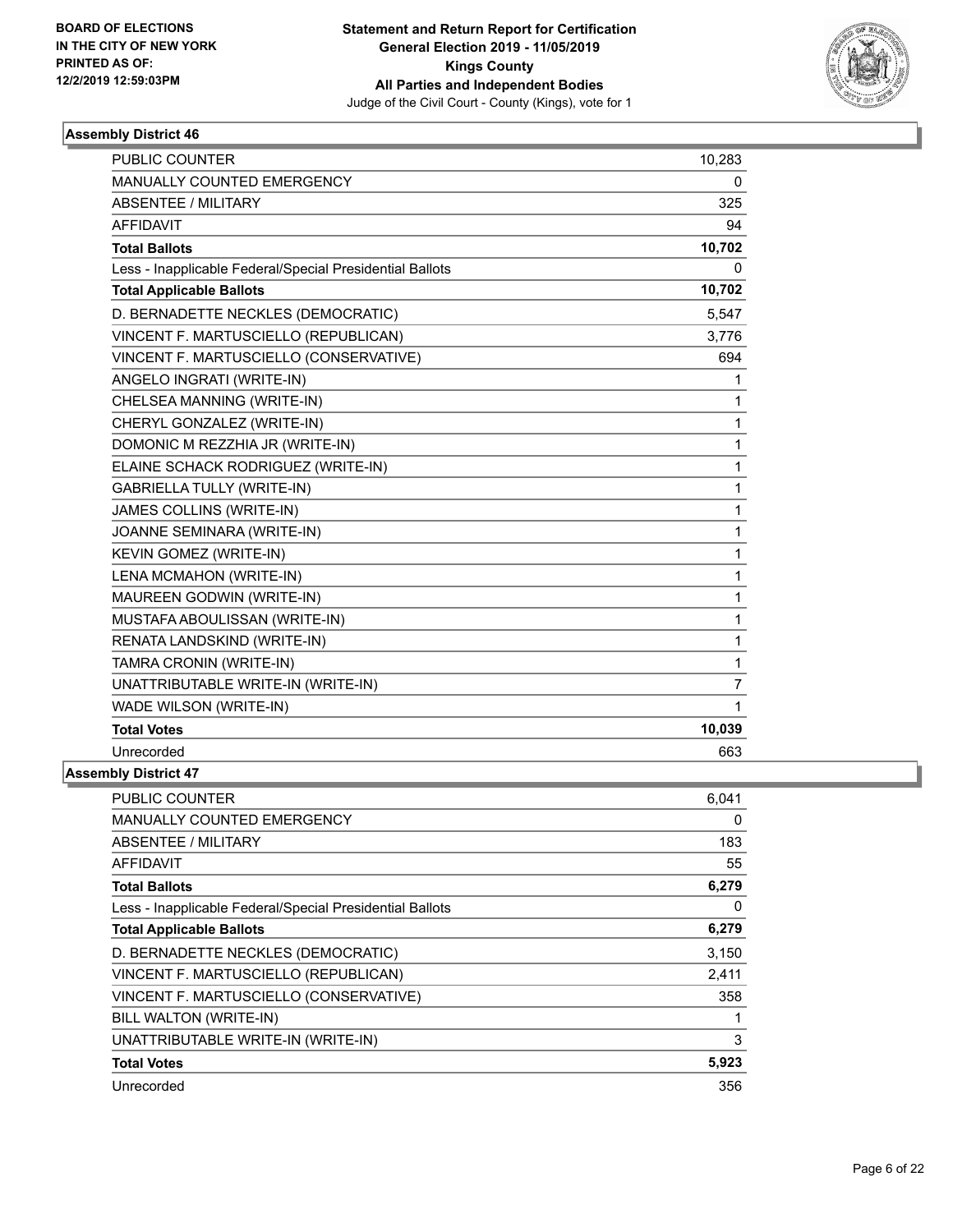

| <b>PUBLIC COUNTER</b>                                    | 6,289          |
|----------------------------------------------------------|----------------|
| MANUALLY COUNTED EMERGENCY                               | 0              |
| <b>ABSENTEE / MILITARY</b>                               | 103            |
| AFFIDAVIT                                                | 52             |
| <b>Total Ballots</b>                                     | 6,444          |
| Less - Inapplicable Federal/Special Presidential Ballots | 0              |
| <b>Total Applicable Ballots</b>                          | 6,444          |
| D. BERNADETTE NECKLES (DEMOCRATIC)                       | 1,922          |
| VINCENT F. MARTUSCIELLO (REPUBLICAN)                     | 2,494          |
| VINCENT F. MARTUSCIELLO (CONSERVATIVE)                   | 686            |
| AARON TYK (WRITE-IN)                                     | 1              |
| ARI KAGEN (WRITE-IN)                                     | 1              |
| AVRUMI BERGER (WRITE-IN)                                 | 1              |
| BEVEL WISSE (WRITE-IN)                                   | 1              |
| CAROLINE COHEN (WRITE-IN)                                | $\overline{2}$ |
| CHAIM FLEISHER (WRITE-IN)                                | 1              |
| CONIG HYMOON (WRITE-IN)                                  | 1              |
| DAVID KALLIS (WRITE-IN)                                  | 1              |
| DENNICE LYNCH (WRITE-IN)                                 | 1              |
| DONALD. TRUMP (WRITE-IN)                                 | 1              |
| IAN D GIRSHEK (WRITE-IN)                                 | $\overline{2}$ |
| JACOB WIENFELD (WRITE-IN)                                | 1              |
| JOHN DILL (WRITE-IN)                                     | 1              |
| JOHN SMITH (WRITE-IN)                                    | 1              |
| JONATHAN HAGLER (WRITE-IN)                               | 1              |
| JULIE MORRAY (WRITE-IN)                                  | 1              |
| LEE NIGUN (WRITE-IN)                                     | 1              |
| MICHEL OLASTEL (WRITE-IN)                                | 1              |
| MOISHE EZRA WEISS (WRITE-IN)                             | 1              |
| NOACH OEAR (WRITE-IN)                                    | 1              |
| RACHEL FRIER (WRITE-IN)                                  | 1              |
| SARAH TELLER (WRITE-IN)                                  | 1              |
| SIMCHA FELDER (WRITE-IN)                                 | 1              |
| STEVEN LTEVEN LENEN (WRITE-IN)                           | 1              |
| STEVEN Z MOSTOFSKY (WRITE-IN)                            | 1              |
| TARDIS JOHNSON (WRITE-IN)                                | 1              |
| TEHILLA BERMAN (WRITE-IN)                                | 1              |
| TOBY BIRNBAUM (WRITE-IN)                                 | $\mathbf{1}$   |
| UNATTRIBUTABLE WRITE-IN (WRITE-IN)                       | 18             |
| USHER WEISS (WRITE-IN)                                   | 1              |
| YITZCHOK KATZ (WRITE-IN)                                 | 1              |
| YOSSI GROSS (WRITE-IN)                                   | 1              |
| YOSSI LEFKOWITZ (WRITE-IN)                               | 1              |
| <b>Total Votes</b>                                       | 5,154          |
| Unrecorded                                               | 1,290          |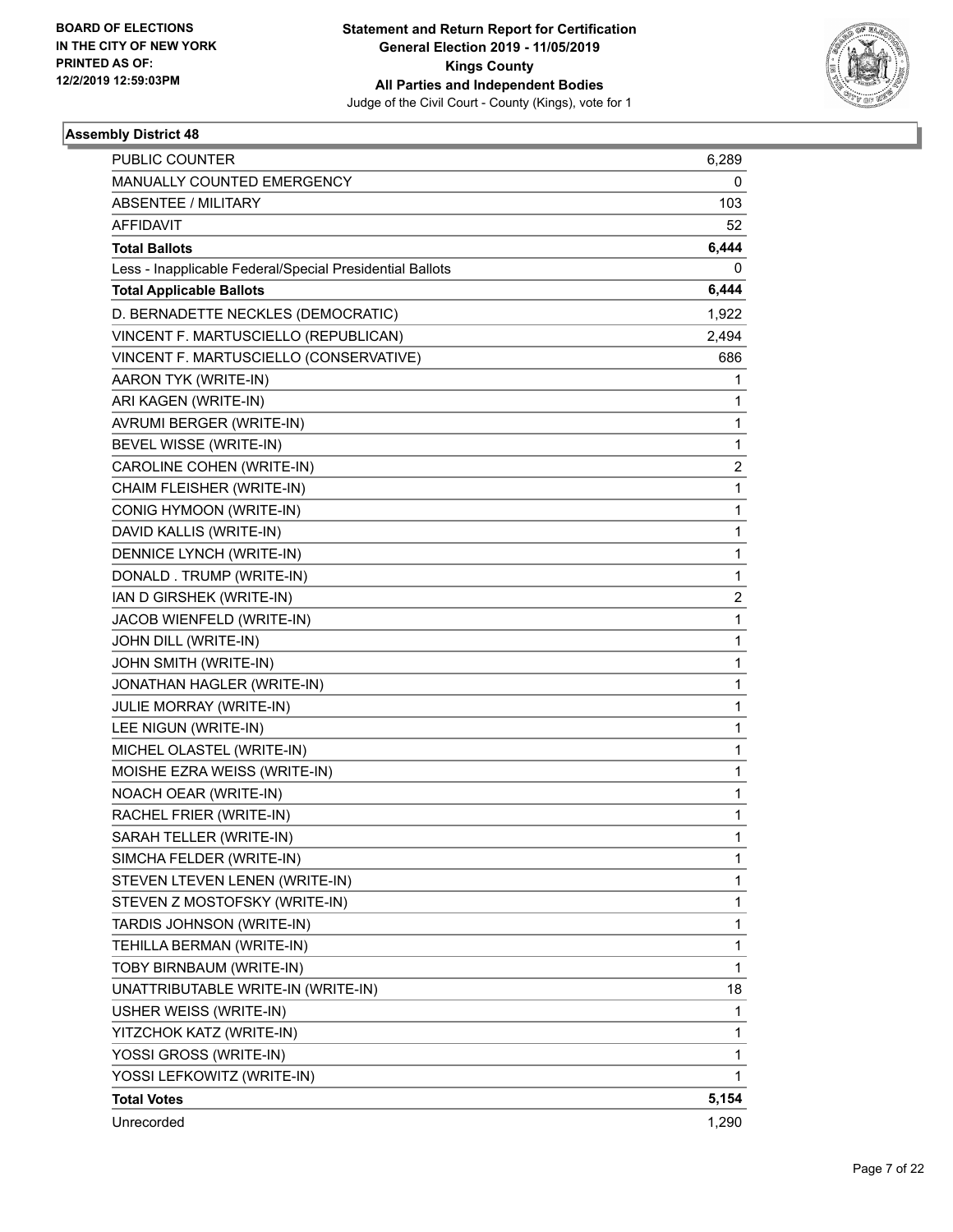

| PUBLIC COUNTER                                           | 5,004 |
|----------------------------------------------------------|-------|
| <b>MANUALLY COUNTED EMERGENCY</b>                        | 1     |
| ABSENTEE / MILITARY                                      | 125   |
| <b>AFFIDAVIT</b>                                         | 32    |
| <b>Total Ballots</b>                                     | 5,162 |
| Less - Inapplicable Federal/Special Presidential Ballots | 0     |
| <b>Total Applicable Ballots</b>                          | 5,162 |
| D. BERNADETTE NECKLES (DEMOCRATIC)                       | 2,643 |
| VINCENT F. MARTUSCIELLO (REPUBLICAN)                     | 1,927 |
| VINCENT F. MARTUSCIELLO (CONSERVATIVE)                   | 330   |
| CARMELA TROMBA (WRITE-IN)                                | 1     |
| TARA URBAN (WRITE-IN)                                    | 1     |
| UNATTRIBUTABLE WRITE-IN (WRITE-IN)                       | 1     |
| VILMA REINHARDT (WRITE-IN)                               | 1     |
| WENDY LI (WRITE-IN)                                      | 1     |
| <b>Total Votes</b>                                       | 4,905 |
| Unrecorded                                               | 257   |

| <b>PUBLIC COUNTER</b>                                    | 10,373       |
|----------------------------------------------------------|--------------|
| MANUALLY COUNTED EMERGENCY                               | 0            |
| ABSENTEE / MILITARY                                      | 114          |
| <b>AFFIDAVIT</b>                                         | 130          |
| <b>Total Ballots</b>                                     | 10,617       |
| Less - Inapplicable Federal/Special Presidential Ballots | 0            |
| <b>Total Applicable Ballots</b>                          | 10,617       |
| D. BERNADETTE NECKLES (DEMOCRATIC)                       | 9.131        |
| VINCENT F. MARTUSCIELLO (REPUBLICAN)                     | 762          |
| VINCENT F. MARTUSCIELLO (CONSERVATIVE)                   | 167          |
| CURTIS S WILMA (WRITE-IN)                                | 1            |
| <b>GIA GARRISON (WRITE-IN)</b>                           | 1            |
| GIOVANI RAUL CALERES (WRITE-IN)                          | 1            |
| HARRIET THOMPSON (WRITE-IN)                              | 1            |
| JAMES FLEMMING (WRITE-IN)                                | 1            |
| JIM MACALLEN (WRITE-IN)                                  | 1            |
| JOEL GROSS (WRITE-IN)                                    | $\mathbf{1}$ |
| JOSEPH OLSZEWSKI (WRITE-IN)                              | 1            |
| ROB NEWMAN (WRITE-IN)                                    | 1            |
| SAYSI YUN SOK (WRITE-IN)                                 | $\mathbf{1}$ |
| UNATTRIBUTABLE WRITE-IN (WRITE-IN)                       | 10           |
| UNCOUNTED WRITE-IN PER STATUTE (WRITE-IN)                | 1            |
| WILLIAM BARR (WRITE-IN)                                  | 1            |
| <b>Total Votes</b>                                       | 10,082       |
| Unrecorded                                               | 535          |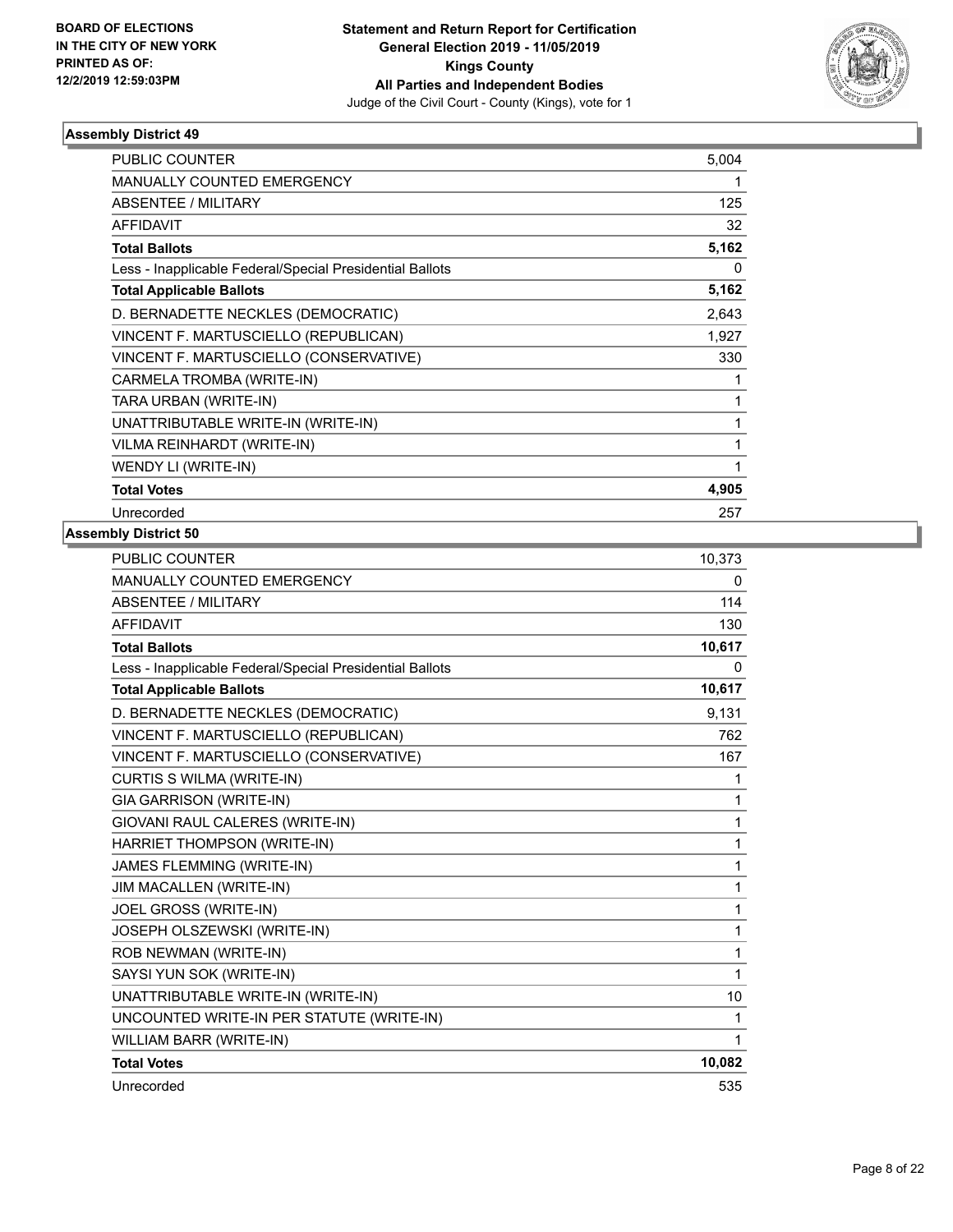

| <b>PUBLIC COUNTER</b>                                    | 9,020 |
|----------------------------------------------------------|-------|
| MANUALLY COUNTED EMERGENCY                               | 0     |
| <b>ABSENTEE / MILITARY</b>                               | 90    |
| <b>AFFIDAVIT</b>                                         | 102   |
| <b>Total Ballots</b>                                     | 9,212 |
| Less - Inapplicable Federal/Special Presidential Ballots | 0     |
| <b>Total Applicable Ballots</b>                          | 9,212 |
| D. BERNADETTE NECKLES (DEMOCRATIC)                       | 7,394 |
| VINCENT F. MARTUSCIELLO (REPUBLICAN)                     | 1,008 |
| VINCENT F. MARTUSCIELLO (CONSERVATIVE)                   | 213   |
| ADAM DILEO (WRITE-IN)                                    | 1     |
| AHMEIL TIGAINI (WRITE-IN)                                | 1     |
| ANTHONY GINI (WRITE-IN)                                  | 1     |
| CODY RHODES (WRITE-IN)                                   | 1     |
| ELIEZERE GOVER (WRITE-IN)                                | 1     |
| MICHAEL WEISBERG (WRITE-IN)                              | 1     |
| NEIL DAVIDSON (WRITE-IN)                                 | 1     |
| UNATTRIBUTABLE WRITE-IN (WRITE-IN)                       | 6     |
| UNCOUNTED WRITE-IN PER STATUTE (WRITE-IN)                | 1     |
| <b>Total Votes</b>                                       | 8,629 |
| Unrecorded                                               | 583   |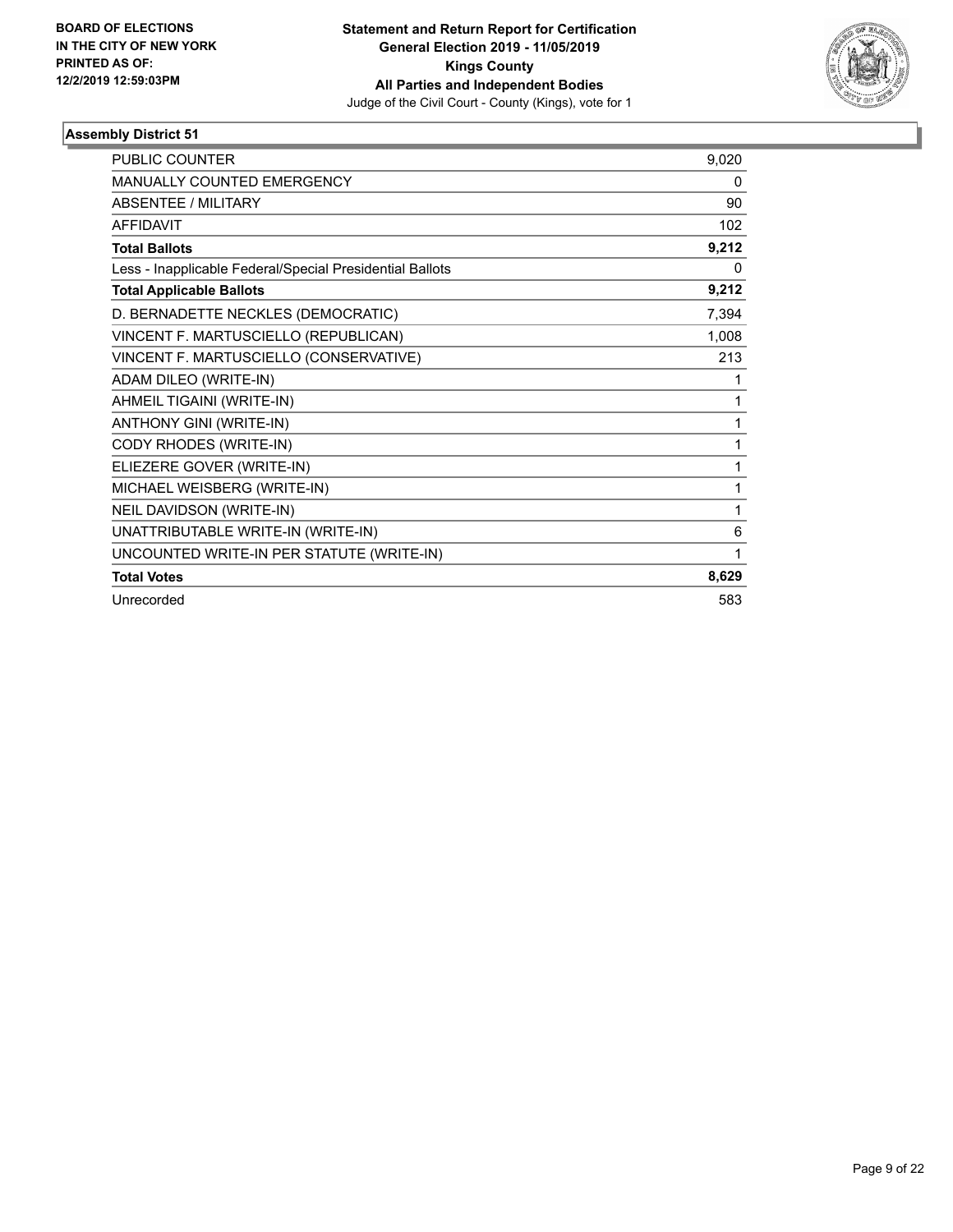

| PUBLIC COUNTER                                           | 25,221 |
|----------------------------------------------------------|--------|
| MANUALLY COUNTED EMERGENCY                               | 19     |
| ABSENTEE / MILITARY                                      | 298    |
| AFFIDAVIT                                                | 335    |
| <b>Total Ballots</b>                                     | 25,873 |
| Less - Inapplicable Federal/Special Presidential Ballots | 0      |
| <b>Total Applicable Ballots</b>                          | 25,873 |
| D. BERNADETTE NECKLES (DEMOCRATIC)                       | 22,763 |
| VINCENT F. MARTUSCIELLO (REPUBLICAN)                     | 1,219  |
| VINCENT F. MARTUSCIELLO (CONSERVATIVE)                   | 328    |
| AARON KOFFMAN (WRITE-IN)                                 | 1      |
| AKAIWUNMI DUROJAIYE (WRITE-IN)                           | 1      |
| ANA FERIS (WRITE-IN)                                     | 1      |
| ANDREW DENIGER (WRITE-IN)                                | 1      |
| ANN NORTHERN (WRITE-IN)                                  | 1      |
| ANNE DEAN (WRITE-IN)                                     | 1      |
| ATTIS FITCH (WRITE-IN)                                   | 1      |
| BOB BEATZ (WRITE-IN)                                     | 1      |
| CLAIRE DUNN (WRITE-IN)                                   | 1      |
| CNEISSEA MANNING (WRITE-IN)                              | 1      |
| CYTHIA HAMMOND (WRITE-IN)                                | 1      |
| DANIELY SHIN (WRITE-IN)                                  | 1      |
| DAVID KARP (WRITE-IN)                                    | 1      |
| DAVID SHARPS (WRITE-IN)                                  | 1      |
| DEANNA LOGAN (WRITE-IN)                                  | 1      |
| EARL WALLSH (WRITE-IN)                                   | 1      |
| ELAIN SCHICK RODRIQUEZ (WRITE-IN)                        | 1      |
| <b>GABRIEL ACRI (WRITE-IN)</b>                           | 1      |
| <b>GEORGE FONTAS (WRITE-IN)</b>                          | 1      |
| JAMES LANE (WRITE-IN)                                    | 1      |
| JAMES VINOCUR (WRITE-IN)                                 | 1      |
| JARED ARADER (WRITE-IN)                                  | 1      |
| <b>JASMINE MASTERS (WRITE-IN)</b>                        | 1      |
| <b>JASON BIJUR (WRITE-IN)</b>                            | 1      |
| JASON FEIFER (WRITE-IN)                                  | 1      |
| JASON MATUSKIERICZ (WRITE-IN)                            | 1      |
| JEN SCHENKEL (WRITE-IN)                                  | 1      |
| JENNIFER LEVY (WRITE-IN)                                 | 1      |
| KATHLEEN WARD (WRITE-IN)                                 | 1      |
| KEVIN DURANT (WRITE-IN)                                  | 1      |
| LAURA LEE JOHNSON (WRITE-IN)                             | 1      |
| LAWRENCE ROTHBART (WRITE-IN)                             | 1      |
| LILO ALCARAZ (WRITE-IN)                                  | 1      |
| LIONEL KESNER (WRITE-IN)                                 | 1      |
| MARC FLEIDNER (WRITE-IN)                                 | 1      |
| MATILDE SALOMON (WRITE-IN)                               | 1      |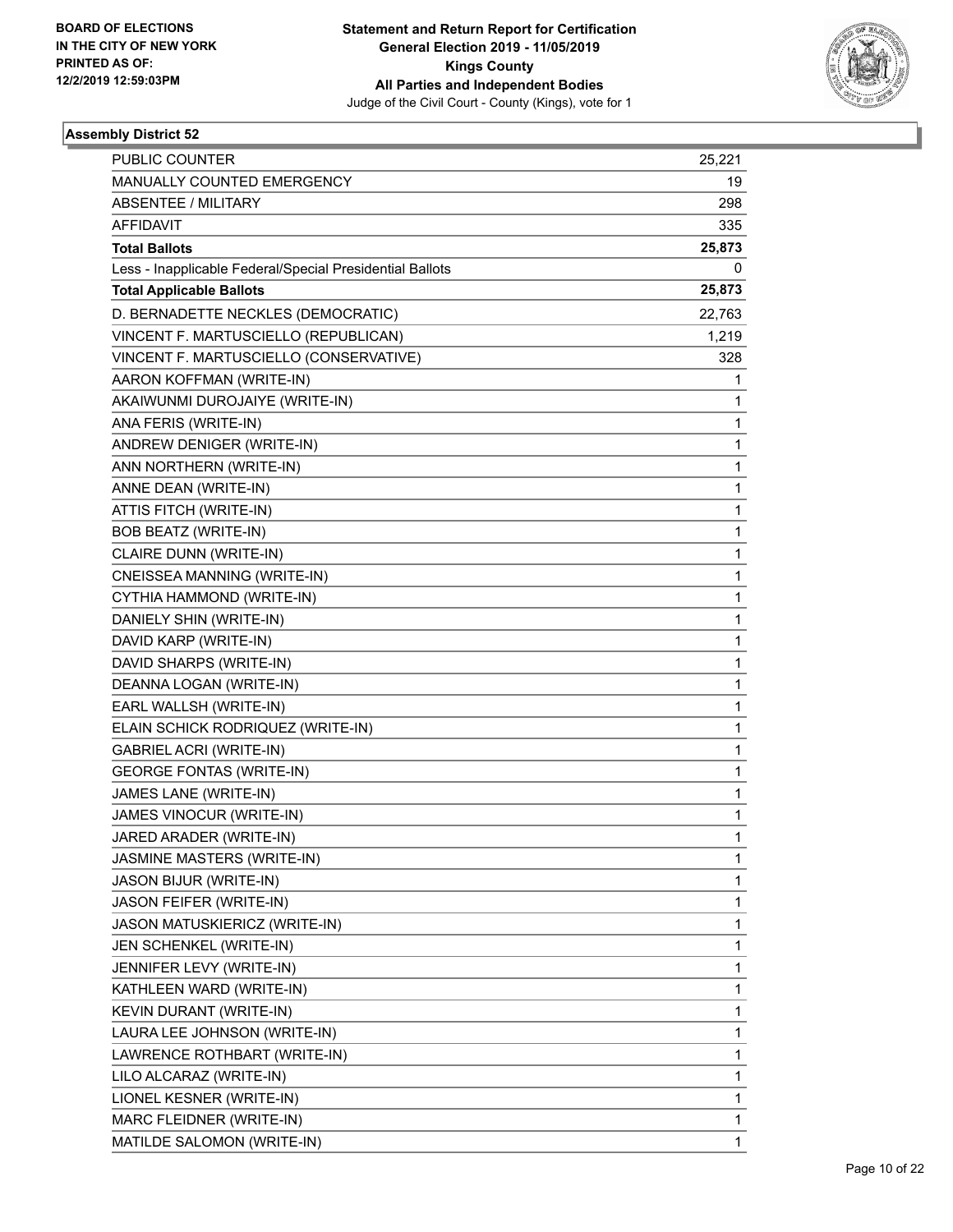

| MATTHEW T FARLEY (WRITE-IN)        |        |
|------------------------------------|--------|
| MEGHAN GIGLIELLO (WRITE-IN)        |        |
| MIKE HUNT (WRITE-IN)               |        |
| OFFEN EGOZY (WRITE-IN)             |        |
| PETER ITAK (WRITE-IN)              |        |
| PHILIP KASINITZ (WRITE-IN)         |        |
| ROBERT C NEWMAN (WRITE-IN)         |        |
| ROBERT HAUGHT (WRITE-IN)           |        |
| RODNEY ZERRE (WRITE-IN)            |        |
| STEVEN E SHOVERS (WRITE-IN)        |        |
| TURD FERGESON (WRITE-IN)           |        |
| UNATTRIBUTABLE WRITE-IN (WRITE-IN) | 14     |
| VICKY VOSSER (WRITE-IN)            |        |
| <b>Total Votes</b>                 | 24,372 |
| Unrecorded                         | 1,501  |

| PUBLIC COUNTER                                           | 10,595       |
|----------------------------------------------------------|--------------|
| <b>MANUALLY COUNTED EMERGENCY</b>                        | $\mathbf{0}$ |
| <b>ABSENTEE / MILITARY</b>                               | 76           |
| <b>AFFIDAVIT</b>                                         | 154          |
| <b>Total Ballots</b>                                     | 10,825       |
| Less - Inapplicable Federal/Special Presidential Ballots | 0            |
| <b>Total Applicable Ballots</b>                          | 10,825       |
| D. BERNADETTE NECKLES (DEMOCRATIC)                       | 9,574        |
| VINCENT F. MARTUSCIELLO (REPUBLICAN)                     | 463          |
| VINCENT F. MARTUSCIELLO (CONSERVATIVE)                   | 122          |
| ANDREW YANG (WRITE-IN)                                   |              |
| BERNIE SANDERS (WRITE-IN)                                | 1            |
| ED ATKINS (WRITE-IN)                                     | 1            |
| SANDY NURSE (WRITE-IN)                                   | 1            |
| SCARLETT SERVILLA (WRITE-IN)                             | 1            |
| UNATTRIBUTABLE WRITE-IN (WRITE-IN)                       | 6            |
| URSULA LEGUIN (WRITE-IN)                                 | 1            |
| <b>Total Votes</b>                                       | 10,171       |
| Unrecorded                                               | 654          |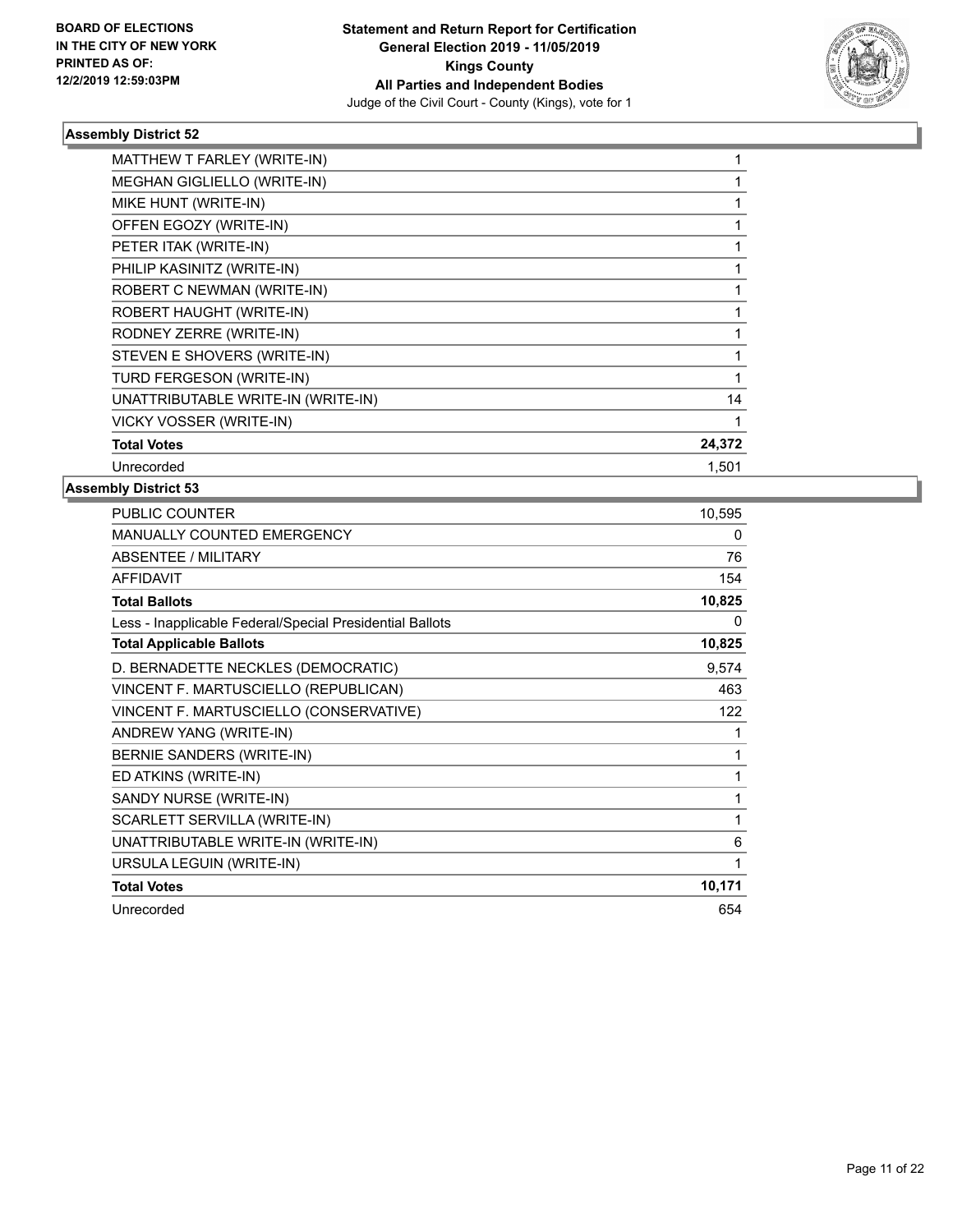

| <b>PUBLIC COUNTER</b>                                    | 7,922 |
|----------------------------------------------------------|-------|
| <b>MANUALLY COUNTED EMERGENCY</b>                        | 0     |
| ABSENTEE / MILITARY                                      | 84    |
| <b>AFFIDAVIT</b>                                         | 98    |
| <b>Total Ballots</b>                                     | 8,104 |
| Less - Inapplicable Federal/Special Presidential Ballots | 0     |
| <b>Total Applicable Ballots</b>                          | 8,104 |
| D. BERNADETTE NECKLES (DEMOCRATIC)                       | 7,195 |
| VINCENT F. MARTUSCIELLO (REPUBLICAN)                     | 375   |
| VINCENT F. MARTUSCIELLO (CONSERVATIVE)                   | 92    |
| THOMAS WAYNE (WRITE-IN)                                  | 1     |
| UNATTRIBUTABLE WRITE-IN (WRITE-IN)                       | 8     |
| XAKOTA ESPINOZA (WRITE-IN)                               | 1     |
| <b>Total Votes</b>                                       | 7,672 |
| Unrecorded                                               | 432   |

| <b>PUBLIC COUNTER</b>                                    | 10,242 |
|----------------------------------------------------------|--------|
| <b>MANUALLY COUNTED EMERGENCY</b>                        | 0      |
| <b>ABSENTEE / MILITARY</b>                               | 156    |
| <b>AFFIDAVIT</b>                                         | 135    |
| <b>Total Ballots</b>                                     | 10,533 |
| Less - Inapplicable Federal/Special Presidential Ballots | 0      |
| <b>Total Applicable Ballots</b>                          | 10,533 |
| D. BERNADETTE NECKLES (DEMOCRATIC)                       | 9,639  |
| VINCENT F. MARTUSCIELLO (REPUBLICAN)                     | 213    |
| VINCENT F. MARTUSCIELLO (CONSERVATIVE)                   | 78     |
| ABRAHAM KELA (WRITE-IN)                                  | 1      |
| CELINA TROWELL (WRITE-IN)                                | 1      |
| TERRACES HOWARD (WRITE-IN)                               | 1      |
| UNATTRIBUTABLE WRITE-IN (WRITE-IN)                       | 3      |
| <b>Total Votes</b>                                       | 9,936  |
| Unrecorded                                               | 597    |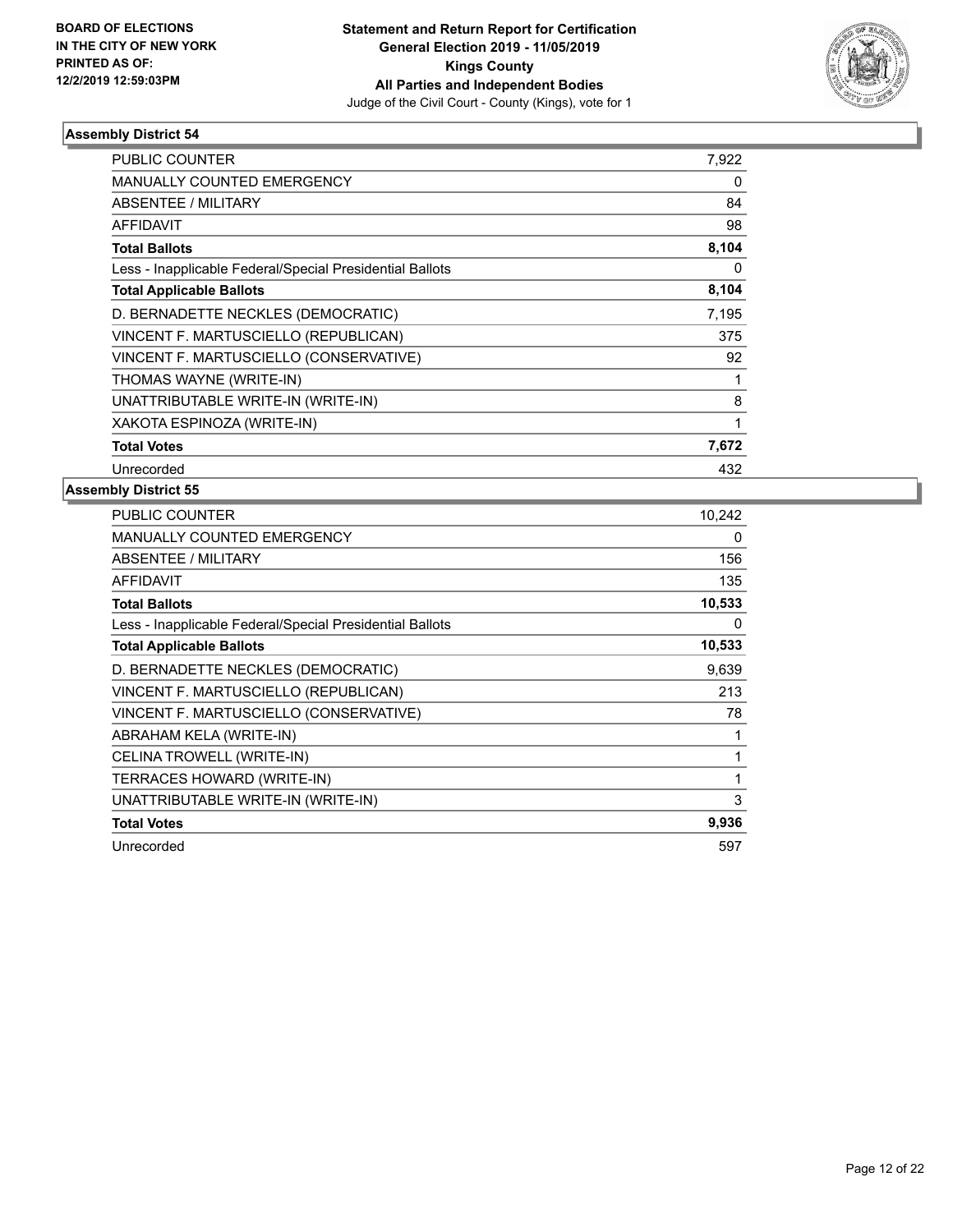

| <b>PUBLIC COUNTER</b>                                    | 14,872                  |
|----------------------------------------------------------|-------------------------|
| <b>MANUALLY COUNTED EMERGENCY</b>                        | 0                       |
| <b>ABSENTEE / MILITARY</b>                               | 180                     |
| <b>AFFIDAVIT</b>                                         | 221                     |
| <b>Total Ballots</b>                                     | 15,273                  |
| Less - Inapplicable Federal/Special Presidential Ballots | 0                       |
| <b>Total Applicable Ballots</b>                          | 15,273                  |
| D. BERNADETTE NECKLES (DEMOCRATIC)                       | 14,214                  |
| VINCENT F. MARTUSCIELLO (REPUBLICAN)                     | 229                     |
| VINCENT F. MARTUSCIELLO (CONSERVATIVE)                   | 85                      |
| BERNIE SANDERS (WRITE-IN)                                | 3                       |
| <b>BRETT KAVANAGH (WRITE-IN)</b>                         | 1                       |
| CHIMORE T GLOVER (WRITE-IN)                              | 1                       |
| DONALD MARSHALL (WRITE-IN)                               | 1                       |
| EDWARD KING (WRITE-IN)                                   | $\overline{\mathbf{c}}$ |
| JAMES O NEIL (WRITE-IN)                                  | 1                       |
| JEROME FX HOFFMAN (WRITE-IN)                             | $\mathbf{1}$            |
| OLIVER CRUMWELL COX (WRITE-IN)                           | 1                       |
| SAMANTHA CHRISTIE (WRITE-IN)                             | 1                       |
| SOJAUNER RIVERS (WRITE-IN)                               | 1                       |
| TIFFANY CABAN (WRITE-IN)                                 | $\overline{2}$          |
| UNATTRIBUTABLE WRITE-IN (WRITE-IN)                       | 5                       |
| <b>Total Votes</b>                                       | 14,548                  |
| Unrecorded                                               | 725                     |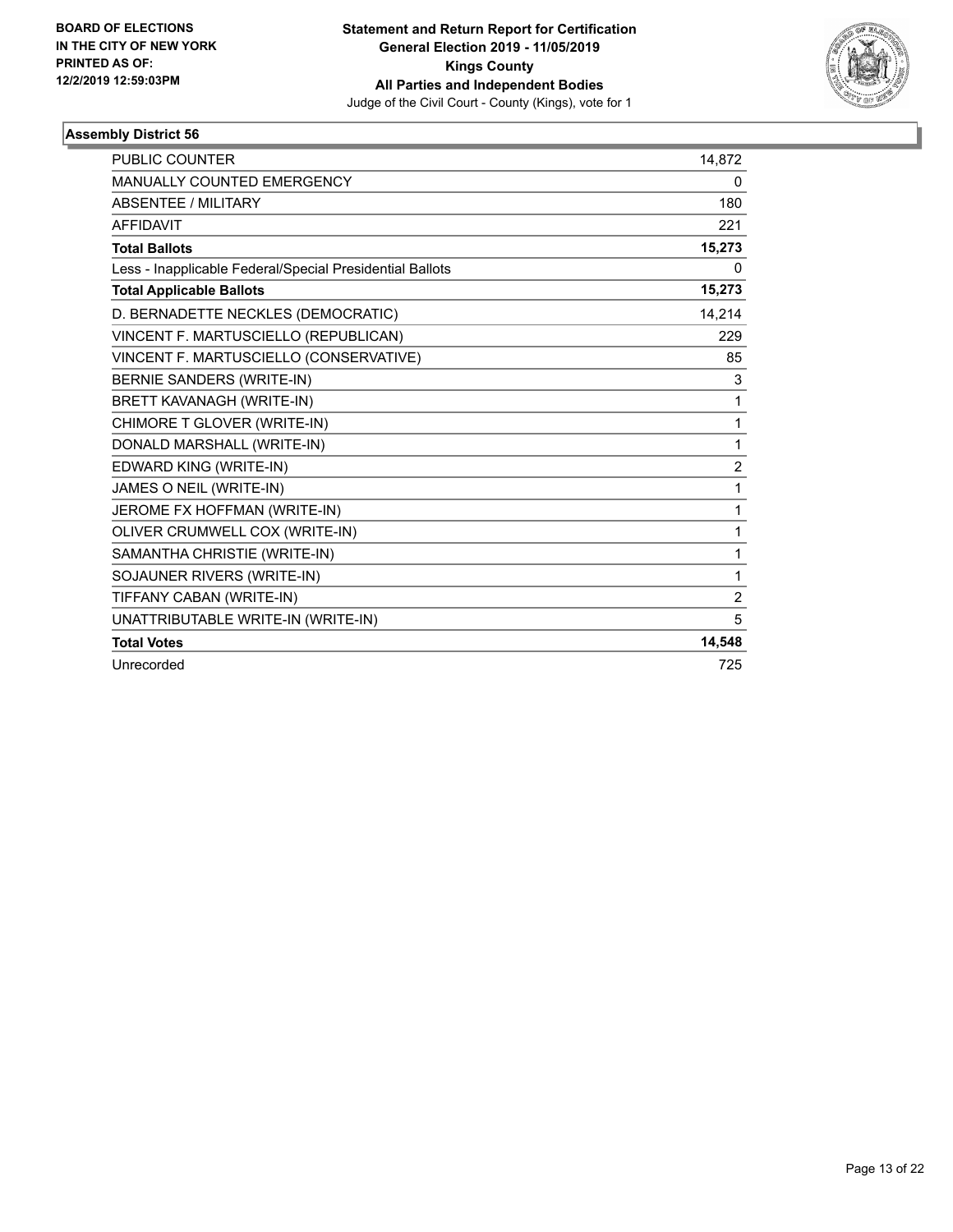

| PUBLIC COUNTER                                           | 21,714         |
|----------------------------------------------------------|----------------|
| <b>MANUALLY COUNTED EMERGENCY</b>                        | $\overline{2}$ |
| ABSENTEE / MILITARY                                      | 305            |
| <b>AFFIDAVIT</b>                                         | 312            |
| <b>Total Ballots</b>                                     | 22,333         |
| Less - Inapplicable Federal/Special Presidential Ballots | $\Omega$       |
| <b>Total Applicable Ballots</b>                          | 22,333         |
| D. BERNADETTE NECKLES (DEMOCRATIC)                       | 20,515         |
| VINCENT F. MARTUSCIELLO (REPUBLICAN)                     | 374            |
| VINCENT F. MARTUSCIELLO (CONSERVATIVE)                   | 109            |
| AMIHA BROWN (WRITE-IN)                                   | 1              |
| ANDREW COHEN (WRITE-IN)                                  | 1              |
| <b>BRIAN LOHNER (WRITE-IN)</b>                           | 1              |
| JESSICA JONES (WRITE-IN)                                 | 1              |
| JOANNE LAU (WRITE-IN)                                    | 1              |
| NOLAN A. RODDY (WRITE-IN)                                | 1              |
| PAUL KRUGMAN (WRITE-IN)                                  | 1              |
| REBECCA LIEBRAM (WRITE-IN)                               | 1              |
| RENEE HOLMES (WRITE-IN)                                  | 1              |
| ROBERT J. SHOEMAKER (WRITE-IN)                           | 1              |
| SAMUEL FELDMAN (WRITE-IN)                                | 1              |
| UNATTRIBUTABLE WRITE-IN (WRITE-IN)                       | 11             |
| <b>Total Votes</b>                                       | 21,020         |
| Unrecorded                                               | 1,313          |

| <b>PUBLIC COUNTER</b>                                    | 12,120         |
|----------------------------------------------------------|----------------|
| MANUALLY COUNTED EMERGENCY                               | 0              |
| ABSENTEE / MILITARY                                      | 293            |
| AFFIDAVIT                                                | 75             |
| <b>Total Ballots</b>                                     | 12,488         |
| Less - Inapplicable Federal/Special Presidential Ballots | 0              |
| <b>Total Applicable Ballots</b>                          | 12,488         |
| D. BERNADETTE NECKLES (DEMOCRATIC)                       | 11,306         |
| VINCENT F. MARTUSCIELLO (REPUBLICAN)                     | 257            |
| VINCENT F. MARTUSCIELLO (CONSERVATIVE)                   | 77             |
| EDWARD KING (WRITE-IN)                                   | 1              |
| <b>KEN PERRY (WRITE-IN)</b>                              | 1              |
| UNATTRIBUTABLE WRITE-IN (WRITE-IN)                       | $\overline{7}$ |
| UNCOUNTED WRITE-IN PER STATUTE (WRITE-IN)                | $\overline{2}$ |
| <b>Total Votes</b>                                       | 11,651         |
| Unrecorded                                               | 837            |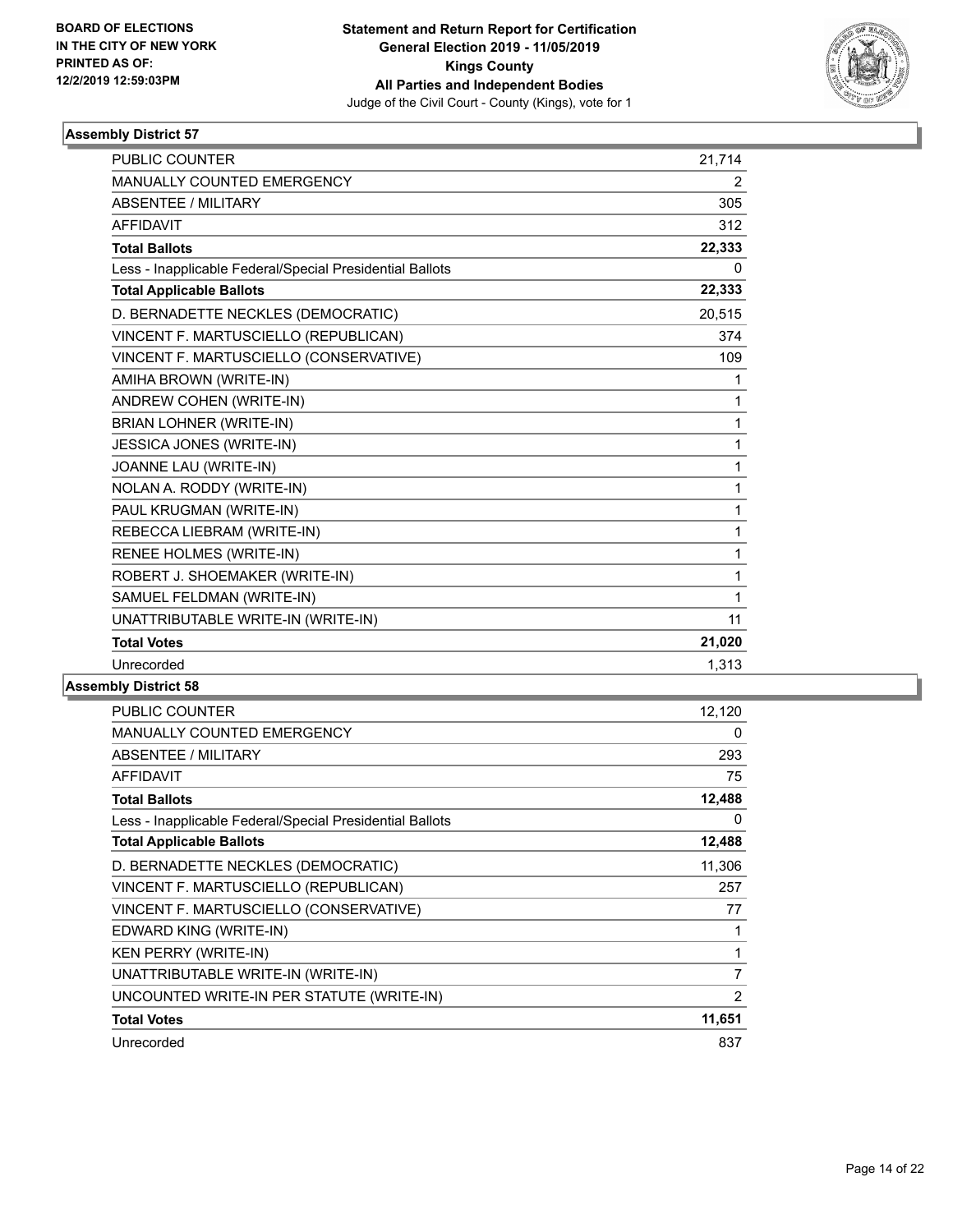

| <b>PUBLIC COUNTER</b>                                    | 12,394 |
|----------------------------------------------------------|--------|
| <b>MANUALLY COUNTED EMERGENCY</b>                        | 2      |
| ABSENTEE / MILITARY                                      | 201    |
| <b>AFFIDAVIT</b>                                         | 87     |
| <b>Total Ballots</b>                                     | 12,684 |
| Less - Inapplicable Federal/Special Presidential Ballots | 0      |
| <b>Total Applicable Ballots</b>                          | 12,684 |
| D. BERNADETTE NECKLES (DEMOCRATIC)                       | 9,025  |
| VINCENT F. MARTUSCIELLO (REPUBLICAN)                     | 2,460  |
| VINCENT F. MARTUSCIELLO (CONSERVATIVE)                   | 525    |
| ALTON H MADDOX (WRITE-IN)                                | 2      |
| <b>BRIAN GOMEZ (WRITE-IN)</b>                            | 1      |
| CARLOS BELTRAN (WRITE-IN)                                | 1      |
| CHRISTOPHER P. REIFF (WRITE-IN)                          | 1      |
| DEWAYNE CARTER JR (WRITE-IN)                             | 1      |
| MARTIN J. GOLDEN (WRITE-IN)                              | 1      |
| ROBERT FARULA (WRITE-IN)                                 | 1      |
| UNATTRIBUTABLE WRITE-IN (WRITE-IN)                       | 4      |
| <b>Total Votes</b>                                       | 12,022 |
| Unrecorded                                               | 662    |

| <b>PUBLIC COUNTER</b>                                    | 11,110         |
|----------------------------------------------------------|----------------|
| <b>MANUALLY COUNTED EMERGENCY</b>                        | 0              |
| <b>ABSENTEE / MILITARY</b>                               | 165            |
| <b>AFFIDAVIT</b>                                         | 72             |
| <b>Total Ballots</b>                                     | 11,347         |
| Less - Inapplicable Federal/Special Presidential Ballots | 0              |
| <b>Total Applicable Ballots</b>                          | 11,347         |
| D. BERNADETTE NECKLES (DEMOCRATIC)                       | 10,301         |
| VINCENT F. MARTUSCIELLO (REPUBLICAN)                     | 271            |
| VINCENT F. MARTUSCIELLO (CONSERVATIVE)                   | 75             |
| <b>BLAKE KERSEY (WRITE-IN)</b>                           | 1              |
| <b>HESHAM EL-MELIGY (WRITE-IN)</b>                       | 1              |
| KIRK OLIVER (WRITE-IN)                                   | 1              |
| LARRY MARTIN (WRITE-IN)                                  | 1              |
| UNATTRIBUTABLE WRITE-IN (WRITE-IN)                       | $\overline{2}$ |
| UNCOUNTED WRITE-IN PER STATUTE (WRITE-IN)                | 1              |
| <b>Total Votes</b>                                       | 10,654         |
| Unrecorded                                               | 693            |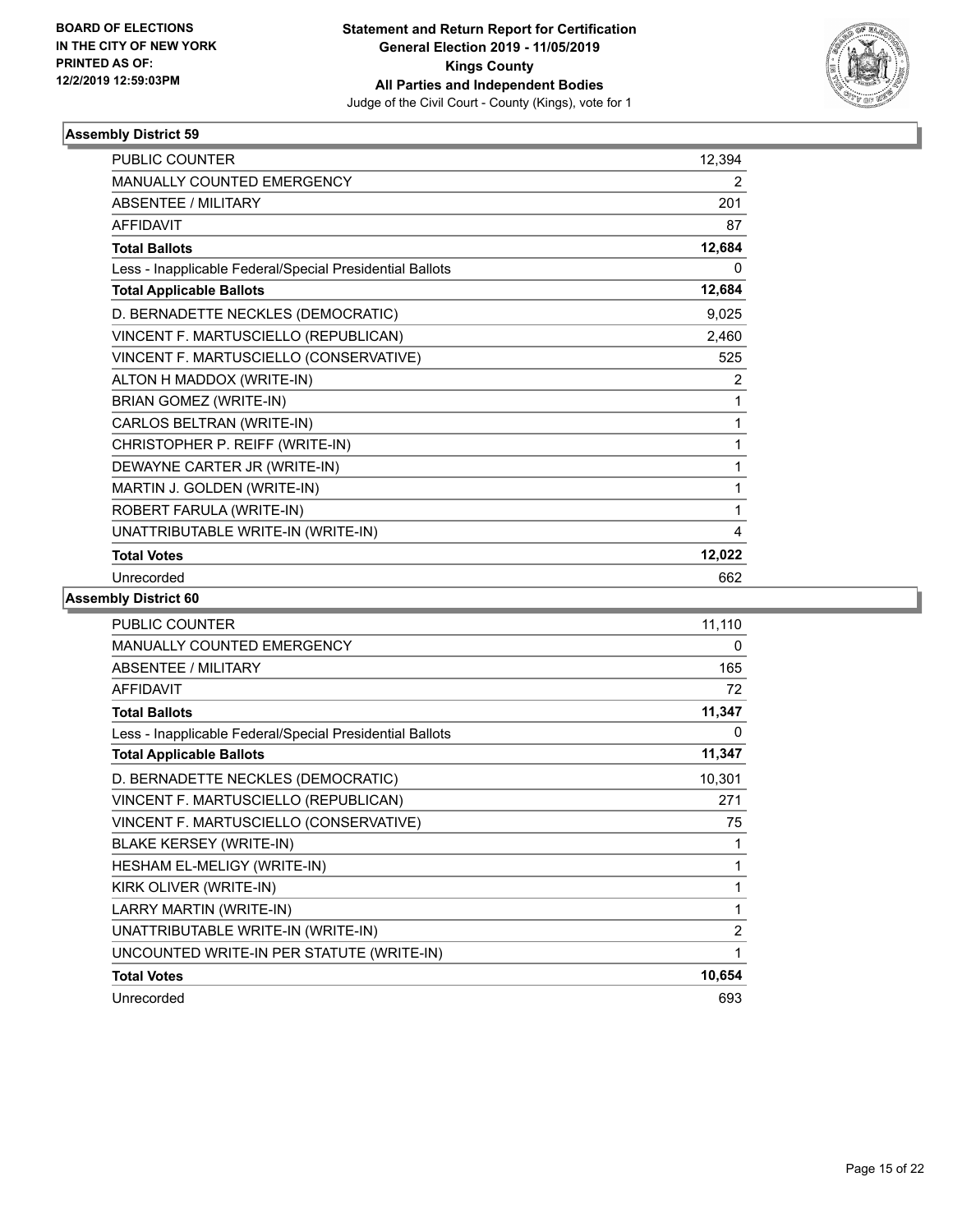

| PUBLIC COUNTER                                           | 3,387 |
|----------------------------------------------------------|-------|
| <b>MANUALLY COUNTED EMERGENCY</b>                        | 0     |
| <b>ABSENTEE / MILITARY</b>                               | 68    |
| <b>AFFIDAVIT</b>                                         | 23    |
| <b>Total Ballots</b>                                     | 3,478 |
| Less - Inapplicable Federal/Special Presidential Ballots | 0     |
| <b>Total Applicable Ballots</b>                          | 3,478 |
| D. BERNADETTE NECKLES (DEMOCRATIC)                       | 2,099 |
| VINCENT F. MARTUSCIELLO (REPUBLICAN)                     | 976   |
| VINCENT F. MARTUSCIELLO (CONSERVATIVE)                   | 233   |
| INDRAJIT PAL (WRITE-IN)                                  |       |
| MATTHEW GAISI (WRITE-IN)                                 | 3     |
| PREET BHARARA (WRITE-IN)                                 | 1     |
| <b>Total Votes</b>                                       | 3,313 |
| Unrecorded                                               | 165   |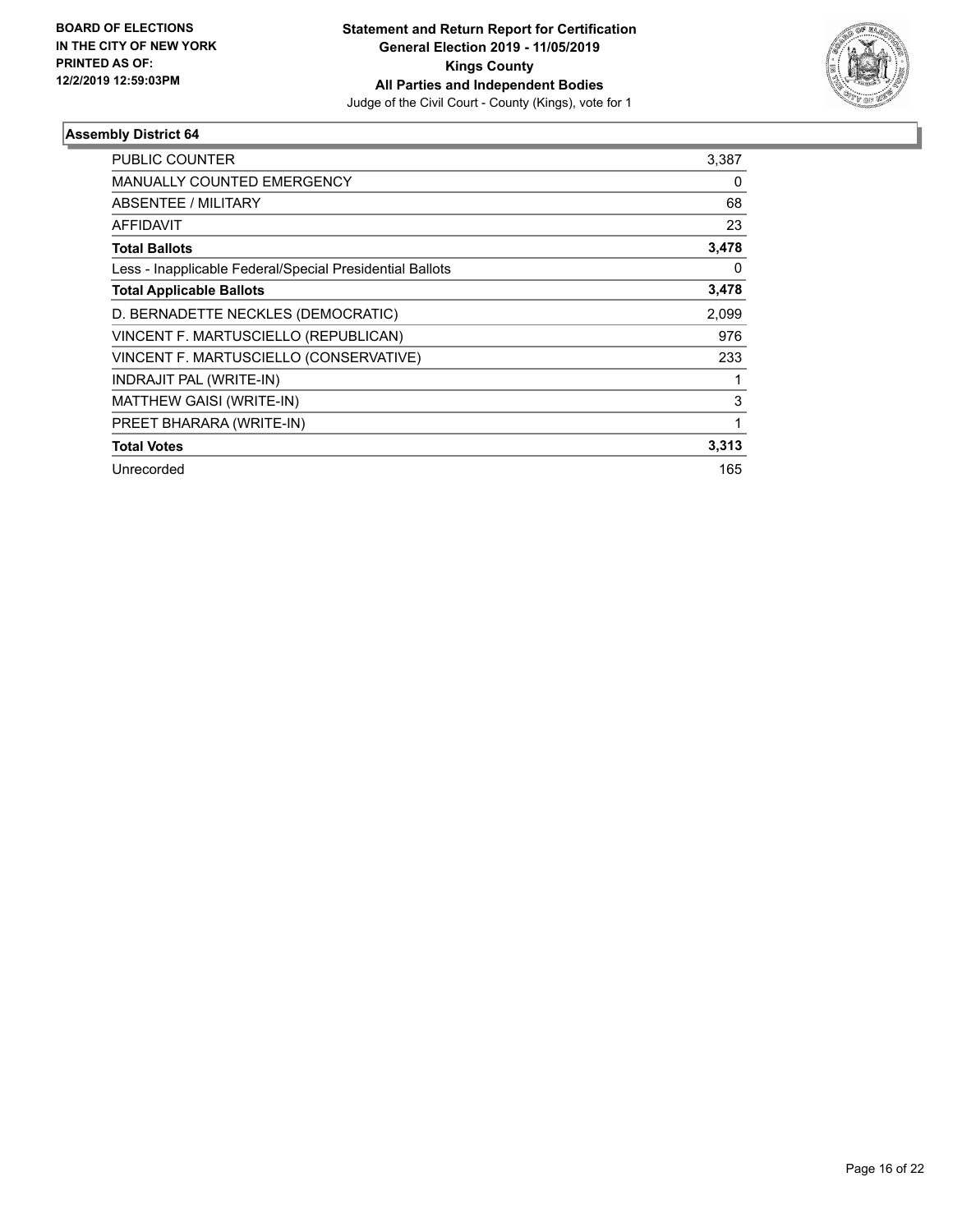

| <b>PUBLIC COUNTER</b>                                    | 237,852        |
|----------------------------------------------------------|----------------|
| MANUALLY COUNTED EMERGENCY                               | 26             |
| <b>ABSENTEE / MILITARY</b>                               | 3,807          |
| AFFIDAVIT                                                | 2,617          |
| <b>Total Ballots</b>                                     | 244,302        |
| Less - Inapplicable Federal/Special Presidential Ballots | 0              |
| <b>Total Applicable Ballots</b>                          | 244,302        |
| D. BERNADETTE NECKLES (DEMOCRATIC)                       | 193,798        |
| VINCENT F. MARTUSCIELLO (REPUBLICAN)                     | 27,825         |
| VINCENT F. MARTUSCIELLO (CONSERVATIVE)                   | 5,935          |
| AARON JUDGE (WRITE-IN)                                   | 1              |
| AARON KOFFMAN (WRITE-IN)                                 | 1              |
| AARON TYK (WRITE-IN)                                     | 1              |
| ABRAHAM KELA (WRITE-IN)                                  | 1              |
| ADAM DILEO (WRITE-IN)                                    | 1              |
| AHMEIL TIGAINI (WRITE-IN)                                | 1              |
| AKAIWUNMI DUROJAIYE (WRITE-IN)                           | 1              |
| ALTON H MADDOX (WRITE-IN)                                | $\overline{2}$ |
| AMIHA BROWN (WRITE-IN)                                   | 1              |
| ANA FERIS (WRITE-IN)                                     | 1              |
| ANDREW COHEN (WRITE-IN)                                  | 1              |
| ANDREW DENIGER (WRITE-IN)                                | 1              |
| ANDREW YANG (WRITE-IN)                                   | 1              |
| ANGELO INGRATI (WRITE-IN)                                | 1              |
| ANN NORTHERN (WRITE-IN)                                  | 1              |
| ANNE DEAN (WRITE-IN)                                     | 1              |
| ANTHONY GINI (WRITE-IN)                                  | 1              |
| ARI KAGEN (WRITE-IN)                                     | 1              |
| ARIGAIL HALEVY (WRITE-IN)                                | 1              |
| ATTIS FITCH (WRITE-IN)                                   | 1              |
| AVROHAM LIPKIN (WRITE-IN)                                | 1              |
| AVRUMI BERGER (WRITE-IN)                                 | 1              |
| BAILA JAKOBOWITZ (WRITE-IN)                              | 1              |
| <b>BEN SHARPIO (WRITE-IN)</b>                            | 1              |
| BERNIE SANDERS (WRITE-IN)                                | 4              |
| BEVEL WISSE (WRITE-IN)                                   | 1              |
| BILL WALTON (WRITE-IN)                                   | 1              |
| <b>BLAKE KERSEY (WRITE-IN)</b>                           | 1              |
| <b>BOB BEATZ (WRITE-IN)</b>                              | 1              |
| BRETT KAVANAGH (WRITE-IN)                                | 1              |
| <b>BRIAN GOMEZ (WRITE-IN)</b>                            | 1              |
| BRIAN LOHNER (WRITE-IN)                                  | 1              |
| CARLOS BELTRAN (WRITE-IN)                                | 1              |
| CARMELA TROMBA (WRITE-IN)                                | 1              |
| CAROLINE COHEN (WRITE-IN)                                | 14             |
| CAROLINE COHON (WRITE-IN)                                | 1              |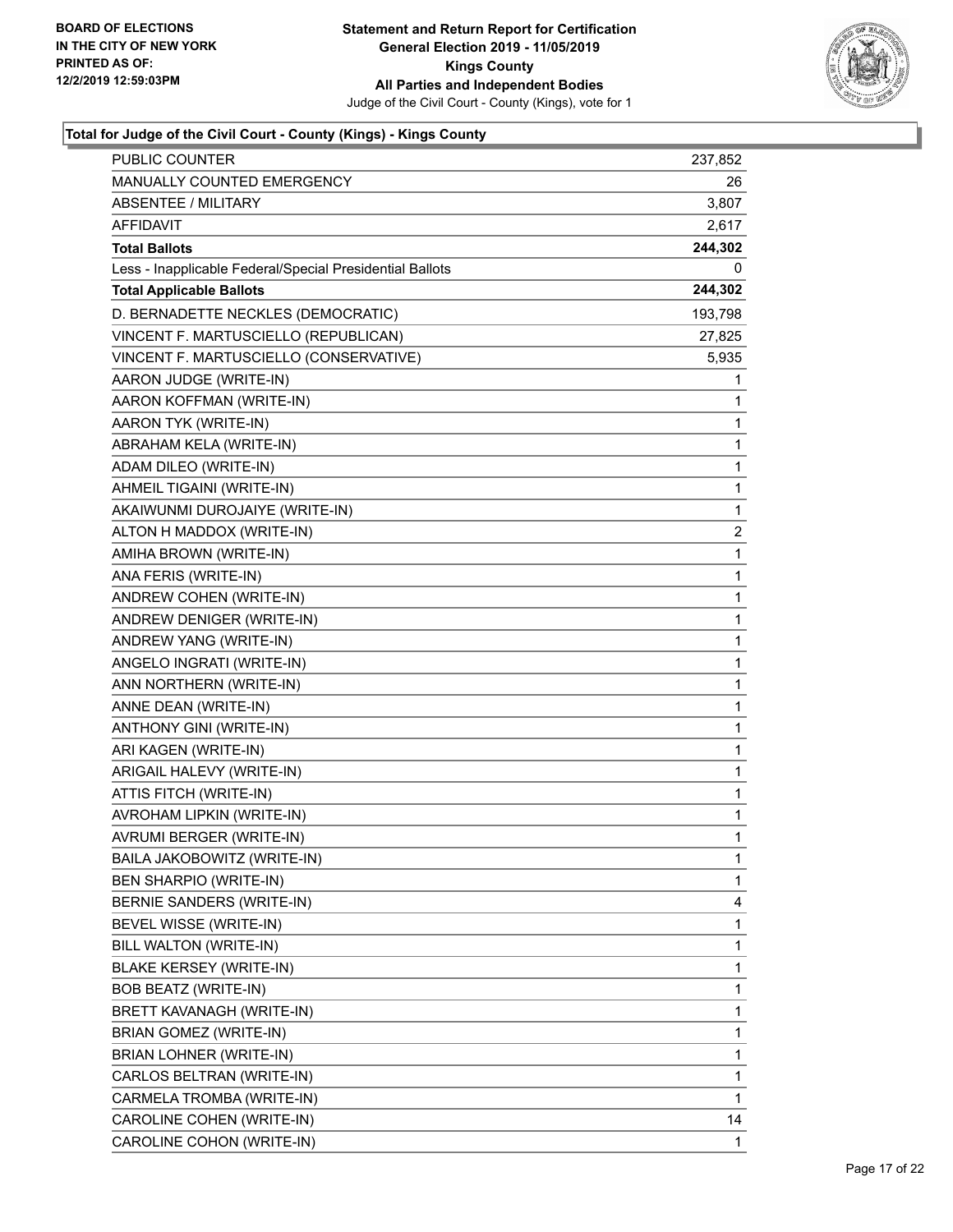

| CELINA TROWELL (WRITE-IN)          | 1              |
|------------------------------------|----------------|
| CHAIM A FUCHS (WRITE-IN)           | 1              |
| CHAIM FLEISHER (WRITE-IN)          | 1              |
| CHELSEA MANNING (WRITE-IN)         | 1              |
| CHERYL GONZALEZ (WRITE-IN)         | 1              |
| CHIMORE T GLOVER (WRITE-IN)        | 1              |
| CHRISTOPHER NEFF (WRITE-IN)        | 1              |
| CHRISTOPHER P. REIFF (WRITE-IN)    | 1              |
| CLAIRE DUNN (WRITE-IN)             | 1              |
| CNEISSEA MANNING (WRITE-IN)        | 1              |
| CODY RHODES (WRITE-IN)             | 1              |
| CONIG HYMOON (WRITE-IN)            | 1              |
| CURTIS S WILMA (WRITE-IN)          | 1              |
| CYTHIA HAMMOND (WRITE-IN)          | 1              |
| DANIELY SHIN (WRITE-IN)            | 1              |
| DAVID KALLIS (WRITE-IN)            | 1              |
| DAVID KARP (WRITE-IN)              | 1              |
| DAVID SHARPS (WRITE-IN)            | 1              |
| DEANNA LOGAN (WRITE-IN)            | 1              |
| DENNICE LYNCH (WRITE-IN)           | 1              |
| DEWAYNE CARTER JR (WRITE-IN)       | 1              |
| DOMONIC M REZZHIA JR (WRITE-IN)    | 1              |
| DONALD . TRUMP (WRITE-IN)          | 1              |
| DONALD MARSHALL (WRITE-IN)         | 1              |
| EARL WALLSH (WRITE-IN)             | 1              |
| ED ATKINS (WRITE-IN)               | 1              |
| ED KOCH (WRITE-IN)                 | 1              |
| EDWARD KING (WRITE-IN)             | 3              |
| ELAIN SCHICK RODRIQUEZ (WRITE-IN)  | 1              |
| ELAINE SCHACK RODRIGUEZ (WRITE-IN) | 1              |
| ELIEZERE GOVER (WRITE-IN)          | 1              |
| ESTHER STRAUS (WRITE-IN)           | 1              |
| FARAH LOUIS (WRITE-IN)             | 1              |
| <b>GABRIEL ACRI (WRITE-IN)</b>     | 1              |
| <b>GABRIELLA TULLY (WRITE-IN)</b>  | 1              |
| <b>GEORGE FONTAS (WRITE-IN)</b>    | 1              |
| <b>GERARD KEOGH (WRITE-IN)</b>     | 3              |
| GIA GARRISON (WRITE-IN)            | 1              |
| GIOVANI RAUL CALERES (WRITE-IN)    | 1              |
| HARRIET THOMPSON (WRITE-IN)        | 1              |
| HESHAM EL-MELIGY (WRITE-IN)        | 1              |
| IAN D GIRSHEK (WRITE-IN)           | $\overline{2}$ |
| IAN RANDAL STROCK (WRITE-IN)       | 1              |
| IGENIE F HARRIS-BLENMAN (WRITE-IN) | $\overline{2}$ |
| INDRAJIT PAL (WRITE-IN)            | 1              |
| ISELA ISAAC (WRITE-IN)             | 1              |
|                                    |                |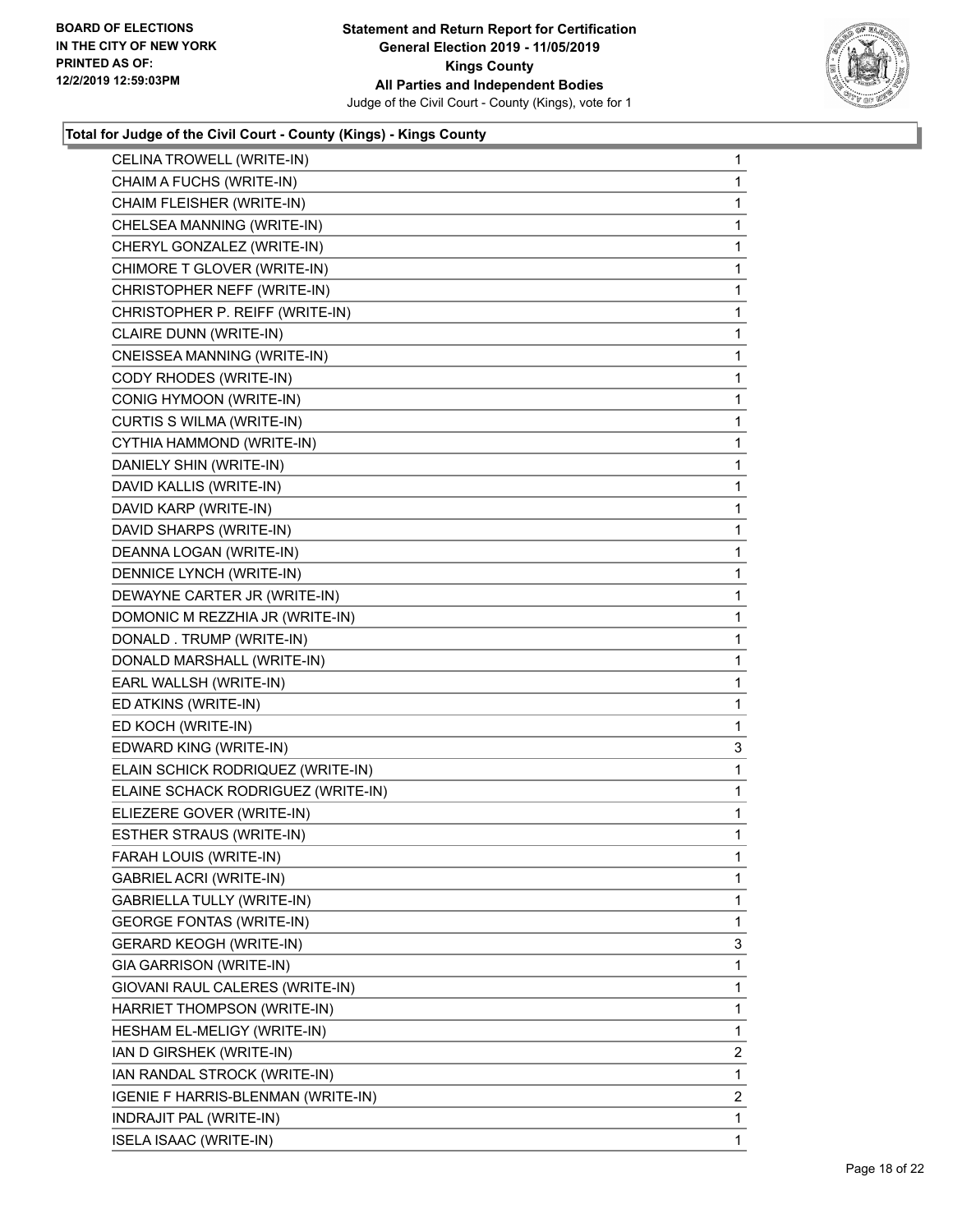

| JACOB THOMAS (WRITE-IN)        | 1           |
|--------------------------------|-------------|
| JACOB WIENFELD (WRITE-IN)      | 1           |
| JAIMA J. BARER (WRITE-IN)      | 1           |
| JAMES COLLINS (WRITE-IN)       | 1           |
| JAMES FLEMMING (WRITE-IN)      | 1           |
| JAMES LANE (WRITE-IN)          | 1           |
| JAMES O NEIL (WRITE-IN)        | 1           |
| JAMES ODDO (WRITE-IN)          | 1           |
| JAMES VINOCUR (WRITE-IN)       | 1           |
| JARED ARADER (WRITE-IN)        | 1           |
| JASMINE MASTERS (WRITE-IN)     | 1           |
| JASON BIJUR (WRITE-IN)         | 1           |
| JASON FEIFER (WRITE-IN)        | 1           |
| JASON MATUSKIERICZ (WRITE-IN)  | 1           |
| JEN SCHENKEL (WRITE-IN)        | 1           |
| JENNIFER LEVY (WRITE-IN)       | 1           |
| JENNIFER RAJKUMAR (WRITE-IN)   | 1           |
| JEROME FX HOFFMAN (WRITE-IN)   | 1           |
| JESSICA JONES (WRITE-IN)       | 1           |
| JIM MACALLEN (WRITE-IN)        | 1           |
| JOANNE LAU (WRITE-IN)          | 1           |
| JOANNE SEMINARA (WRITE-IN)     | 1           |
| JOEL GROSS (WRITE-IN)          | 1           |
| JOHN DILL (WRITE-IN)           | 1           |
| JOHN HODGMAN (WRITE-IN)        | 1           |
| JOHN SMITH (WRITE-IN)          | 1           |
| JONATHAN HAGLER (WRITE-IN)     | 1           |
| JOSEPH OLSZEWSKI (WRITE-IN)    | 1           |
| JOSEPH WEISS (WRITE-IN)        | 1           |
| JULIE MORRAY (WRITE-IN)        | 1           |
| KATHLEEN WARD (WRITE-IN)       | 1           |
| KEN PERRY (WRITE-IN)           | 1           |
| <b>KEVIN DURANT (WRITE-IN)</b> | 1           |
| KEVIN GOMEZ (WRITE-IN)         | 1           |
| KIRK OLIVER (WRITE-IN)         | 1           |
| LARRY MARTIN (WRITE-IN)        | 1           |
| LAURA LEE JOHNSON (WRITE-IN)   | 1           |
| LAVAR BALL (WRITE-IN)          | 1           |
| LAWRENCE M SPERN (WRITE-IN)    | 1           |
| LAWRENCE ROTHBART (WRITE-IN)   | 1           |
| LEAH ARANO (WRITE-IN)          | 1           |
| LEE NIGUN (WRITE-IN)           | 1           |
| LENA MCMAHON (WRITE-IN)        | 1           |
| LIBBY BERMAN (WRITE-IN)        | 1           |
| LILO ALCARAZ (WRITE-IN)        | 1           |
| LIONEL KESNER (WRITE-IN)       | $\mathbf 1$ |
|                                |             |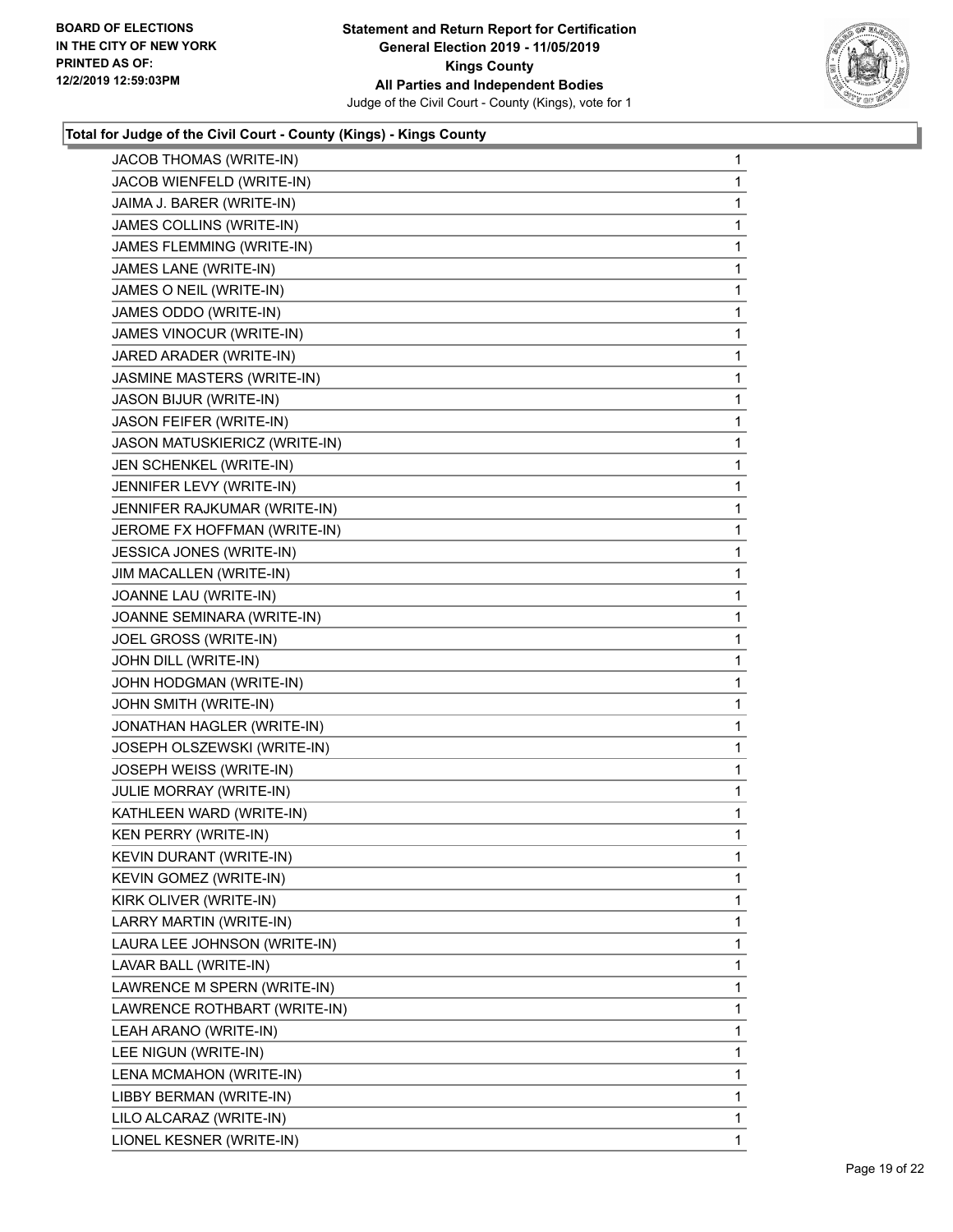

| LISA L GOKHULSINGH (WRITE-IN)      | 1 |
|------------------------------------|---|
| LOUIS CRESPO (WRITE-IN)            | 1 |
| MARC FLEIDNER (WRITE-IN)           | 1 |
| MARTIN J. GOLDEN (WRITE-IN)        | 1 |
| MATILDE SALOMON (WRITE-IN)         | 1 |
| MATTHEW GAISI (WRITE-IN)           | 3 |
| MATTHEW T FARLEY (WRITE-IN)        | 1 |
| MAUREEN GODWIN (WRITE-IN)          | 1 |
| MAXINE PARK (WRITE-IN)             | 1 |
| MAYER MAYERFELD (WRITE-IN)         | 1 |
| MEGHAN GIGLIELLO (WRITE-IN)        | 1 |
| MICHAEL WEISBERG (WRITE-IN)        | 1 |
| MICHEL OLASTEL (WRITE-IN)          | 1 |
| MIKE HUNT (WRITE-IN)               | 1 |
| MOIRA MULTZER COHEN (WRITE-IN)     | 1 |
| MOISHE EZRA WEISS (WRITE-IN)       | 1 |
| MUSTAFA ABOULISSAN (WRITE-IN)      | 1 |
| NEIL DAVIDSON (WRITE-IN)           | 1 |
| NESTOR CAZABUON (WRITE-IN)         | 1 |
| NOACH OEAR (WRITE-IN)              | 1 |
| NOLAN A. RODDY (WRITE-IN)          | 1 |
| <b>NSERI THOMPOOD (WRITE-IN)</b>   | 1 |
| OFFEN EGOZY (WRITE-IN)             | 1 |
| OLIVER CRUMWELL COX (WRITE-IN)     | 1 |
| OLIVIA SOHMER (WRITE-IN)           | 1 |
| OLIVIA SOHMER ROSENBAUM (WRITE-IN) | 1 |
| PAUL KRUGMAN (WRITE-IN)            | 1 |
| PAUL VAYGEN (WRITE-IN)             | 1 |
| PETER ITAK (WRITE-IN)              | 1 |
| PHILIP KASINITZ (WRITE-IN)         | 1 |
| PREET BHARARA (WRITE-IN)           | 1 |
| RACHEL FREEMAN (WRITE-IN)          | 1 |
| RACHEL FRIER (WRITE-IN)            | 1 |
| REBECCA LIEBRAM (WRITE-IN)         | 1 |
| RENATA LANDSKIND (WRITE-IN)        | 1 |
| RENEE HOLMES (WRITE-IN)            | 1 |
| REV AL SHARPTON (WRITE-IN)         | 1 |
| RICO CLEFFI (WRITE-IN)             | 1 |
| ROB NEWMAN (WRITE-IN)              | 1 |
| ROBERT C NEWMAN (WRITE-IN)         | 1 |
| ROBERT FARULA (WRITE-IN)           | 1 |
| ROBERT HAUGHT (WRITE-IN)           | 1 |
| ROBERT J. SHOEMAKER (WRITE-IN)     | 1 |
| RODNEY ZERRE (WRITE-IN)            | 1 |
| SAMANTHA CHRISTIE (WRITE-IN)       | 1 |
| SAMUEL FELDMAN (WRITE-IN)          | 1 |
|                                    |   |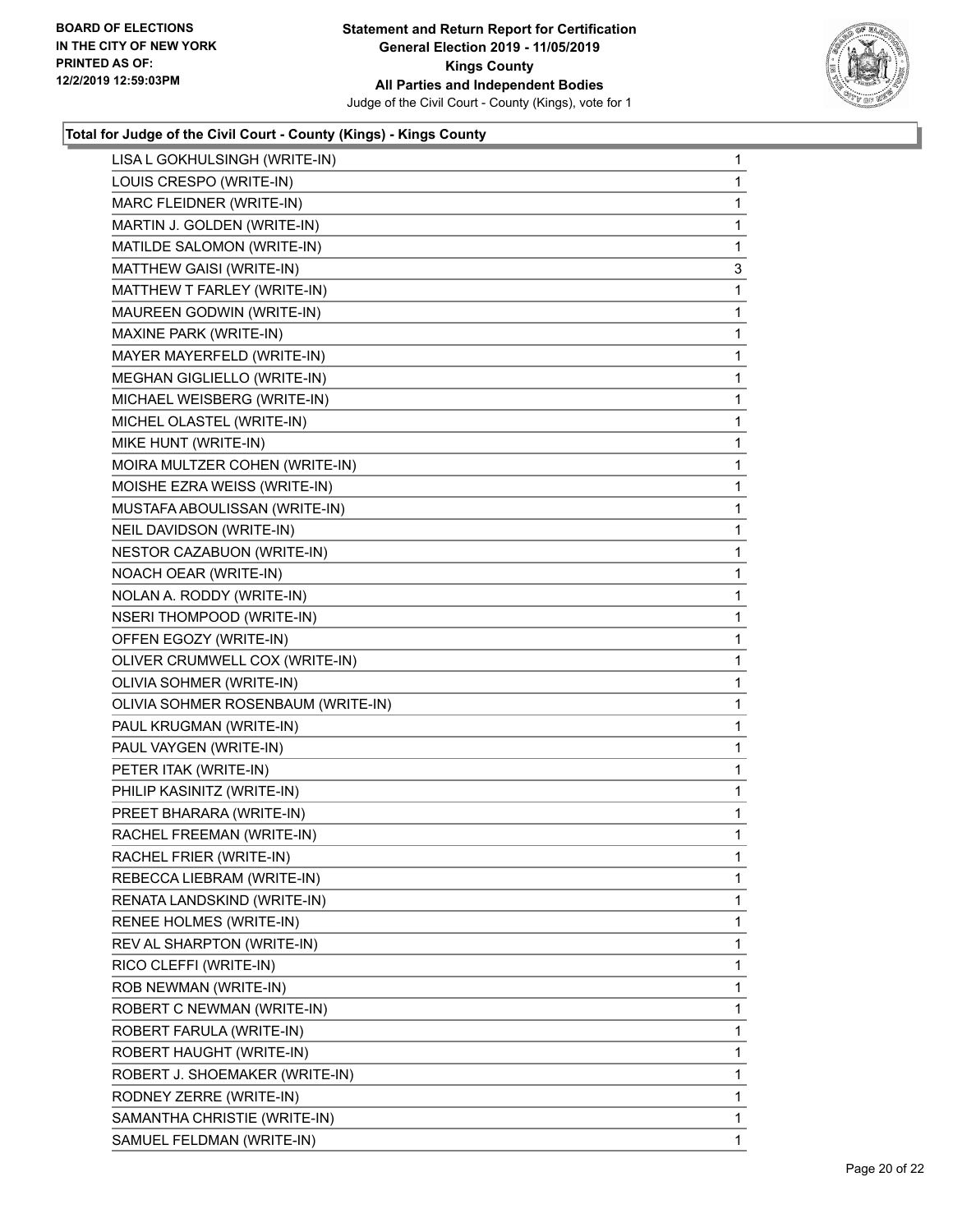

| SANDY NURSE (WRITE-IN)                    | $\mathbf{1}$ |
|-------------------------------------------|--------------|
| SARAH TELLER (WRITE-IN)                   | 1            |
| SAYSI YUN SOK (WRITE-IN)                  | 1            |
| SCARLETT SERVILLA (WRITE-IN)              | 1            |
| SIMCHA FELDER (WRITE-IN)                  | 1            |
| SOFYA APTEKAS (WRITE-IN)                  | $\mathbf{1}$ |
| SOJAUNER RIVERS (WRITE-IN)                | $\mathbf{1}$ |
| STAN STIEN (WRITE-IN)                     | 1            |
| STEVEN E SHOVERS (WRITE-IN)               | $\mathbf{1}$ |
| STEVEN LTEVEN LENEN (WRITE-IN)            | $\mathbf{1}$ |
| STEVEN Z MOSTOFSKY (WRITE-IN)             | 1            |
| TAMRA CRONIN (WRITE-IN)                   | $\mathbf 1$  |
| TARA URBAN (WRITE-IN)                     | $\mathbf 1$  |
| TARDIS JOHNSON (WRITE-IN)                 | 1            |
| TEHILLA BERMAN (WRITE-IN)                 | $\mathbf 1$  |
| TERRACES HOWARD (WRITE-IN)                | $\mathbf 1$  |
| TERRY FREDRIC (WRITE-IN)                  | 1            |
| THOMAS WAYNE (WRITE-IN)                   | 1            |
| TIFFANY CABAN (WRITE-IN)                  | 3            |
| TOBY BIRNBAUM (WRITE-IN)                  | 1            |
| TURD FERGESON (WRITE-IN)                  | 1            |
| UNATTRIBUTABLE WRITE-IN (WRITE-IN)        | 139          |
| UNCOUNTED WRITE-IN PER STATUTE (WRITE-IN) | 8            |
| URSULA LEGUIN (WRITE-IN)                  | 1            |
| USHER WEISS (WRITE-IN)                    | 1            |
| VICKY VOSSER (WRITE-IN)                   | 1            |
| VILMA REINHARDT (WRITE-IN)                | $\mathbf 1$  |
| <b>VLARMIR PUTIN (WRITE-IN)</b>           | $\mathbf 1$  |
| WADE WILSON (WRITE-IN)                    | 1            |
| WENDY LI (WRITE-IN)                       | $\mathbf 1$  |
| WENDY WILLIAMS (WRITE-IN)                 | 1            |
| WILLIAM BARR (WRITE-IN)                   | 1            |
| XAKOTA ESPINOZA (WRITE-IN)                | 1            |
| YITZCHOK CHEILFEB (WRITE-IN)              | 1            |
| YITZCHOK KATZ (WRITE-IN)                  | 1            |
| YOCHAVED HARDT (WRITE-IN)                 | $\mathbf{1}$ |
| YOSOF FIEG (WRITE-IN)                     | 1            |
| YOSSI GROSS (WRITE-IN)                    | 1            |
| YOSSI LEFKOWITZ (WRITE-IN)                | 1            |
| ZACK WILLIAMS (WRITE-IN)                  | 1            |
| <b>Total Votes</b>                        | 227,944      |
| Unrecorded                                | 16,358       |